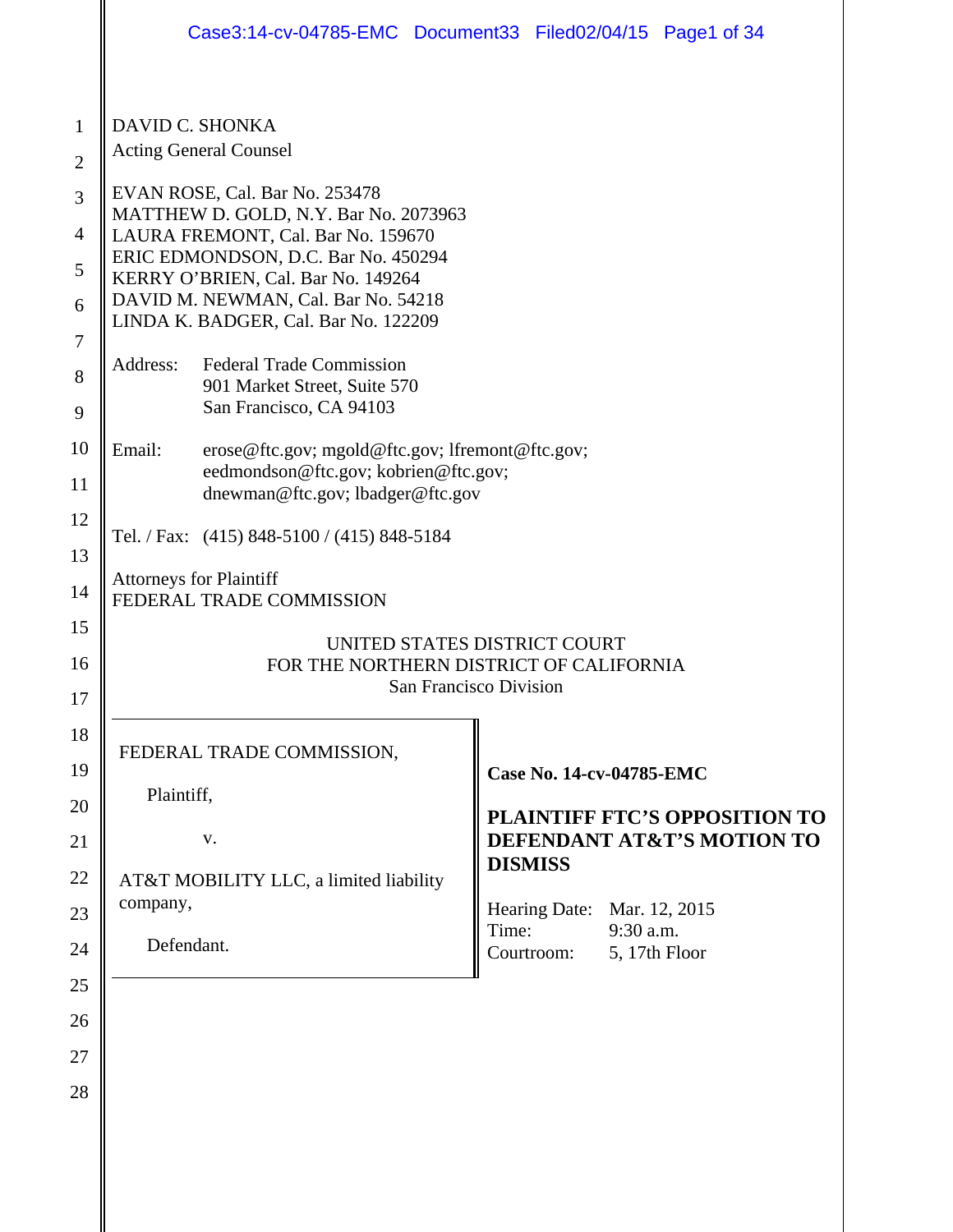## **TABLE OF CONTENTS**

| $\overline{2}$ | I.   |                                                                             |    |                                                                               |
|----------------|------|-----------------------------------------------------------------------------|----|-------------------------------------------------------------------------------|
| 3              | II.  |                                                                             |    |                                                                               |
| $\overline{4}$ | III. |                                                                             |    |                                                                               |
| 5              | IV.  |                                                                             |    |                                                                               |
| 6              |      | A.                                                                          |    | The language and structure of the FTC Act, as well as its legislative history |
| 7              |      | and purpose, establish that the common carrier exemption is activity based, |    |                                                                               |
| 8              |      |                                                                             |    |                                                                               |
| 9              |      |                                                                             | 1. |                                                                               |
| 10             |      |                                                                             | 2. | The language and structure of Section 5 strongly support an                   |
| 11             |      |                                                                             |    |                                                                               |
| 12             |      |                                                                             | 3. | The legislative history of the FTC Act confirms that Congress intended        |
| 13             |      |                                                                             |    |                                                                               |
| 14             |      |                                                                             | 4. |                                                                               |
| 15             |      |                                                                             | 5. | A status-based interpretation of the common carrier exemption would           |
| 16             |      |                                                                             |    | undermine the purpose of the FTC Act and lead to illogical results 15         |
| 17             |      | <b>B.</b>                                                                   |    | AT&T itself has previously recognized that its provision of mobile data is    |
| 18             |      |                                                                             |    |                                                                               |
| 19             |      |                                                                             | 1. | AT&T's current arguments to the Court contradict its past arguments           |
| 20             |      |                                                                             |    |                                                                               |
| 21             |      |                                                                             |    | The FTC has consistently asserted jurisdiction over mobile data and           |
| 22             |      |                                                                             |    | other non-common carrier services, regardless of a service provider's         |
| 23             |      |                                                                             |    |                                                                               |
| 24             |      | C.                                                                          |    | FCC jurisdiction over mobile data does not preclude FTC jurisdiction21        |
| 25             |      |                                                                             | 1. |                                                                               |
| 26             |      |                                                                             | 2. | The FCC and the FTC have a history of orderly cooperation and                 |
| 27             |      |                                                                             |    |                                                                               |
| 28             |      |                                                                             |    |                                                                               |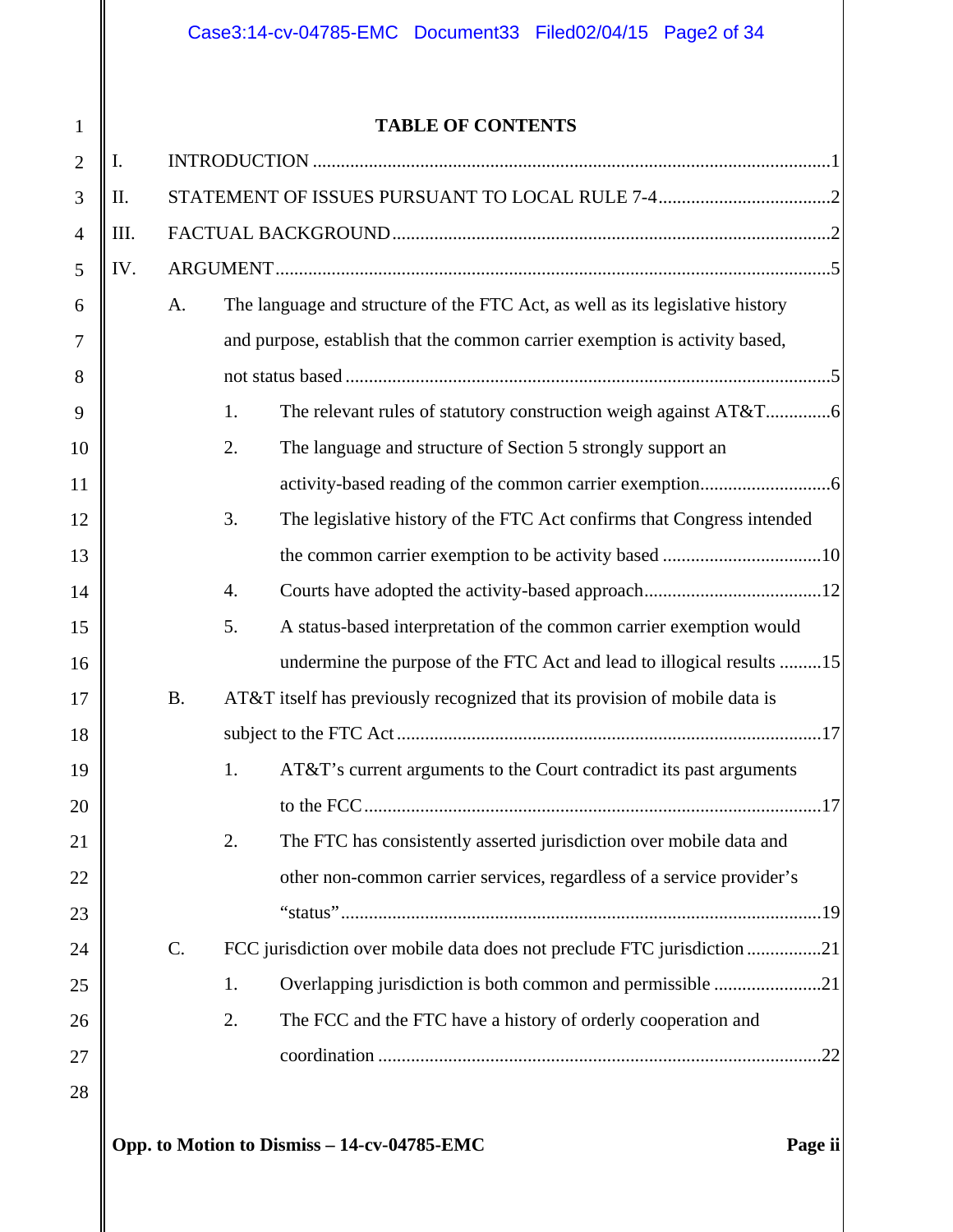|                | Case3:14-cv-04785-EMC Document33 Filed02/04/15 Page3 of 34                     |
|----------------|--------------------------------------------------------------------------------|
| $\mathbf{1}$   | There is no conflict between the FCC's rules and this FTC<br>3.                |
| $\mathbf{2}$   |                                                                                |
| 3              | Congress did not intend to divide responsibility along industry lines 24<br>4. |
| $\overline{4}$ | V.                                                                             |
| $\mathfrak{S}$ |                                                                                |
| 6              |                                                                                |
| 7              |                                                                                |
| 8              |                                                                                |
| 9              |                                                                                |
| 10             |                                                                                |
| 11             |                                                                                |
| 12             |                                                                                |
| 13             |                                                                                |
| 14             |                                                                                |
| 15             |                                                                                |
| 16             |                                                                                |
| $17\,$<br>18   |                                                                                |
| 19             |                                                                                |
| 20             |                                                                                |
| 21             |                                                                                |
| 22             |                                                                                |
| 23             |                                                                                |
| 24             |                                                                                |
| 25             |                                                                                |
| 26             |                                                                                |
| $27\,$         |                                                                                |
| $28\,$         |                                                                                |
|                | Opp. to Motion to Dismiss - 14-cv-04785-EMC<br>Page iii                        |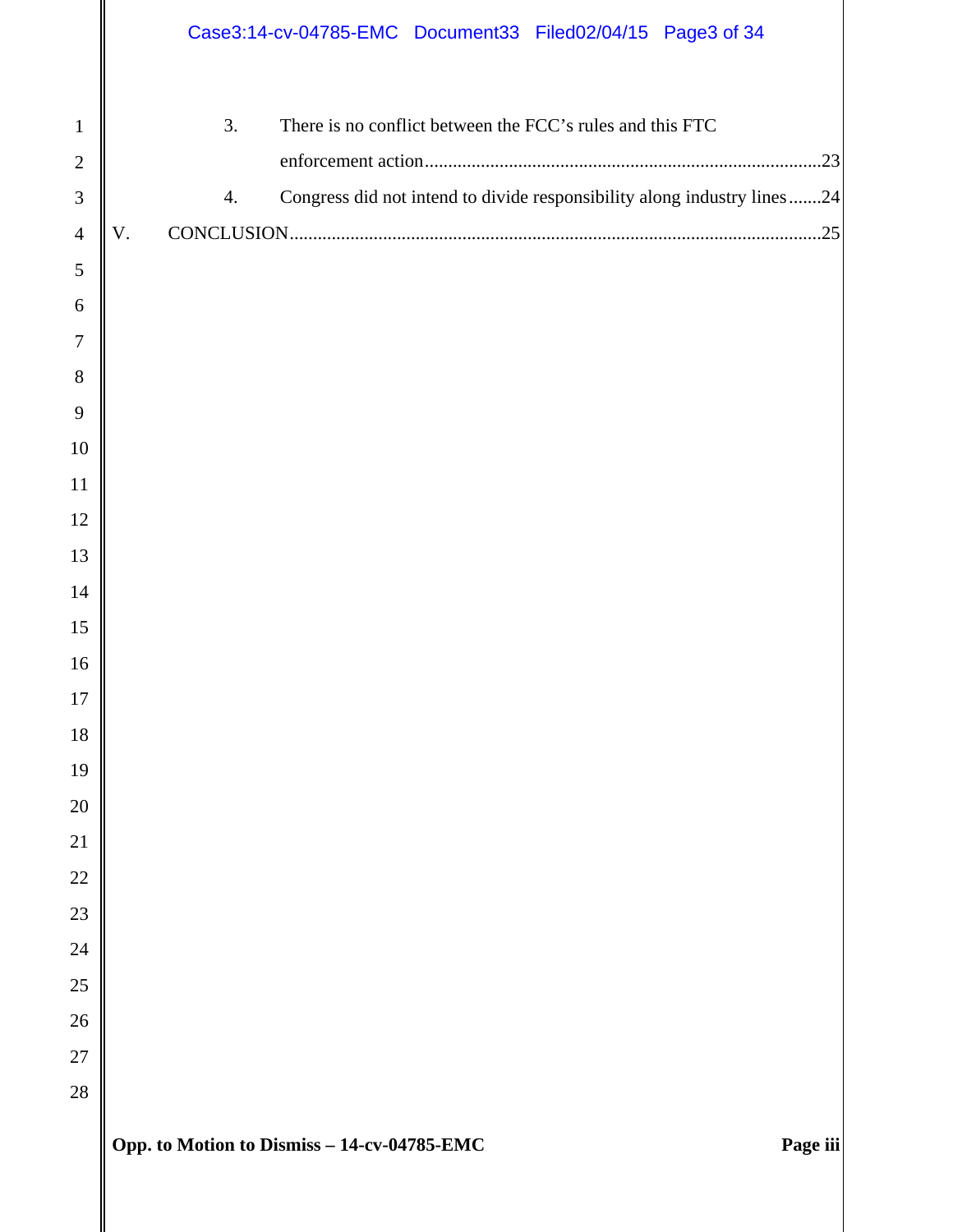### **TABLE OF AUTHORITIES**

#### **Cases**

| 3  |                                                                                    |
|----|------------------------------------------------------------------------------------|
| 4  |                                                                                    |
| 5  |                                                                                    |
| 6  | City of Edmonds v. Wash. State Bldg. Code Council, 18 F.3d 802 (9th Cir. 1994)     |
| 7  | Computer & Commc'ns Indus. Ass'n v. FCC, 693 F.2d 198 (D.C. Cir. 1982) 10          |
| 8  |                                                                                    |
| 9  |                                                                                    |
| 10 |                                                                                    |
| 11 |                                                                                    |
| 12 |                                                                                    |
| 13 |                                                                                    |
| 14 |                                                                                    |
| 15 |                                                                                    |
| 16 |                                                                                    |
| 17 | FTC v. T-Mobile USA, Inc., No. 2:14-cv-00967-JLR (W.D. Wa. July 1, 2014)           |
| 18 |                                                                                    |
| 19 | FTC v. TracFone Wireless, Inc., Case No. 3:15-cv-00392 (N.D. Cal. Jan. 28, 2015)   |
| 20 |                                                                                    |
| 21 | FTC v. Verity Int'l, Ltd., 194 F. Supp. 2d 270 (S.D.N.Y. 2002), aff'd, 443 F.3d 48 |
| 22 |                                                                                    |
| 23 |                                                                                    |
| 24 |                                                                                    |
| 25 |                                                                                    |
| 26 |                                                                                    |
| 27 |                                                                                    |
|    |                                                                                    |

1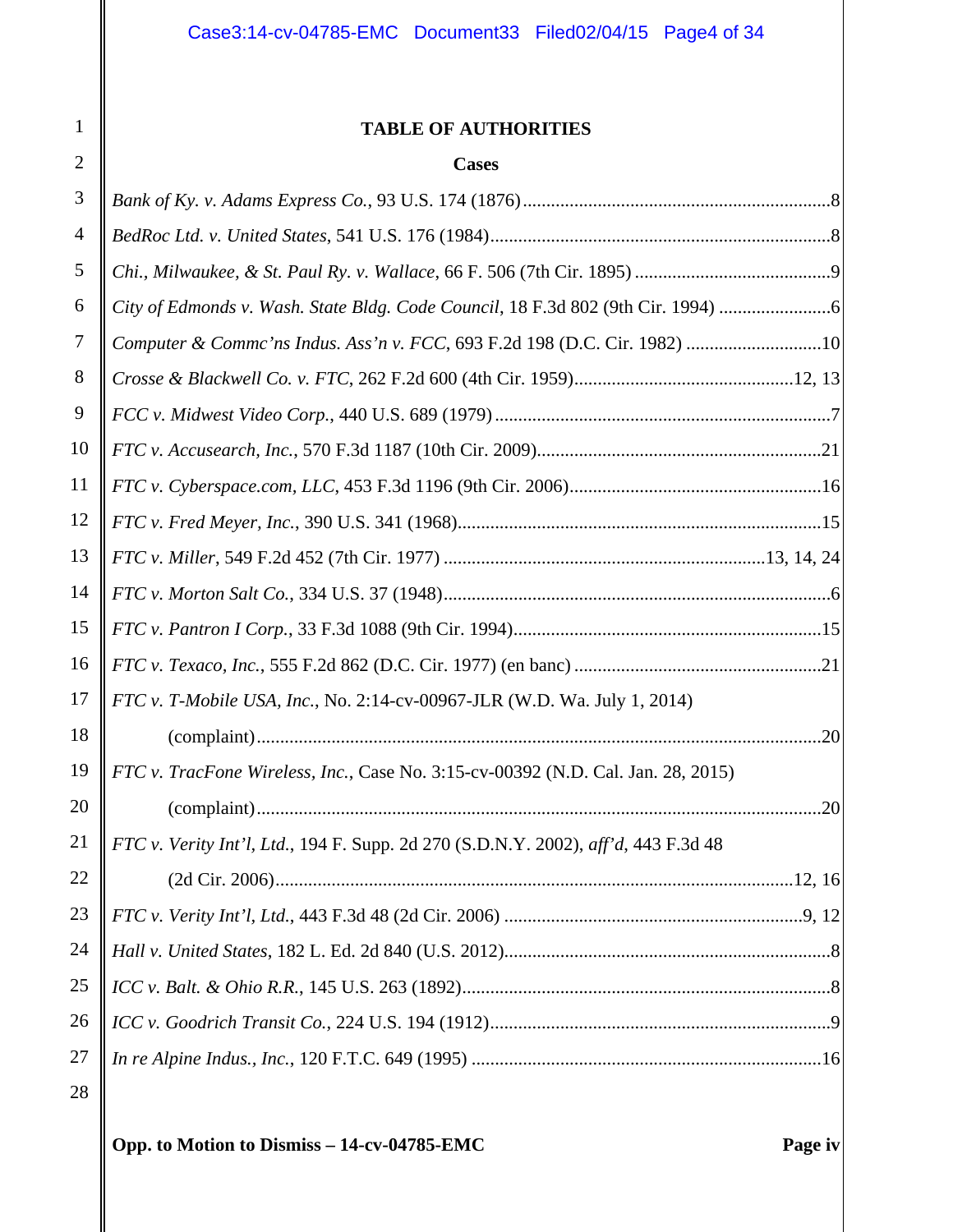# Case3:14-cv-04785-EMC Document33 Filed02/04/15 Page5 of 34

| 1              | In re America Online, Inc. & Compuserve Interactive Servs., Inc., 137 F.T.C. 117       |
|----------------|----------------------------------------------------------------------------------------|
| $\overline{2}$ |                                                                                        |
| 3              |                                                                                        |
| $\overline{4}$ |                                                                                        |
| 5              | In re Giant Food, Inc., 54 F.T.C. 1881 (1957), aff'd, 307 F.2d 184 (D.C. Cir. 1962) 13 |
| 6              |                                                                                        |
| 7              |                                                                                        |
| 8              |                                                                                        |
| 9              |                                                                                        |
| 10             |                                                                                        |
| 11             |                                                                                        |
| 12             | Los Coyotes Band of Cahuilla & Cupeno Indians v. Jewell, 729 F.3d 1025 (9th Cir.       |
| 13             |                                                                                        |
| 14             |                                                                                        |
| 15             |                                                                                        |
| 16             | Nat'l Ass'n of Regulatory Util. Comm'rs v. FCC, 533 F.2d 601 (D.C. Cir. 1976) 7        |
| 17             | Nat'l Cable & Telecomms. Ass'n v. Brand X Internet Servs., 545 U.S. 967 (2005) 7       |
| 18             |                                                                                        |
| 19             |                                                                                        |
| 20             |                                                                                        |
| 21             |                                                                                        |
| 22             |                                                                                        |
| 23             |                                                                                        |
| 24             | Santa Fe, Prescott & Phx. Ry. v. Grant Bros. Construction Co., 228 U.S. 177 (1913)8-9  |
| 25             |                                                                                        |
| 26             |                                                                                        |
| 27             |                                                                                        |
| 28             |                                                                                        |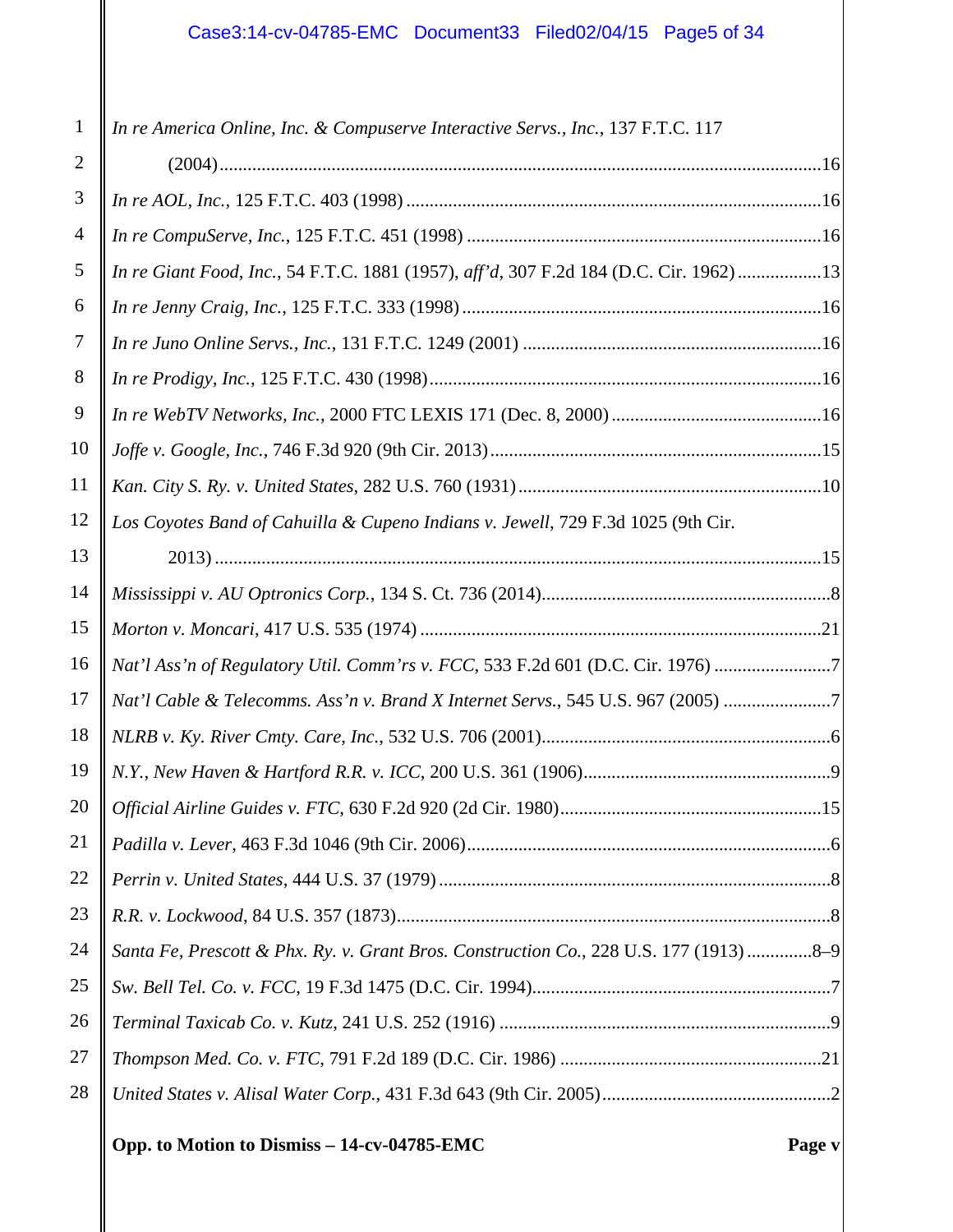## Case3:14-cv-04785-EMC Document33 Filed02/04/15 Page6 of 34

# **Statutes, Regulations & Rules**

| 7  |                                                                                      |
|----|--------------------------------------------------------------------------------------|
| 8  |                                                                                      |
| 9  |                                                                                      |
| 10 |                                                                                      |
| 11 |                                                                                      |
| 12 |                                                                                      |
| 13 |                                                                                      |
| 14 |                                                                                      |
| 15 |                                                                                      |
| 16 |                                                                                      |
| 17 |                                                                                      |
| 18 |                                                                                      |
| 19 | Appropriate Framework for Broadband Access to the Internet Over Wireline Facilities, |
| 20 | Report and Order, 20 FCC Rcd 14853 (2005), aff'd sub nom. Time Warner                |
| 21 |                                                                                      |
| 22 |                                                                                      |
| 23 |                                                                                      |
| 24 |                                                                                      |
| 25 | Preserving the Open Internet, Report and Order, 25 FCC Rcd 17905 (2010), rev'd in    |
| 26 | part and aff'd in part sub nom. Verizon v. FCC, 740 F.3d 623 (D.C. Cir. 2014) 23, 24 |
| 27 |                                                                                      |
| 28 |                                                                                      |

5

 $\sqrt{6}$ 

Page vi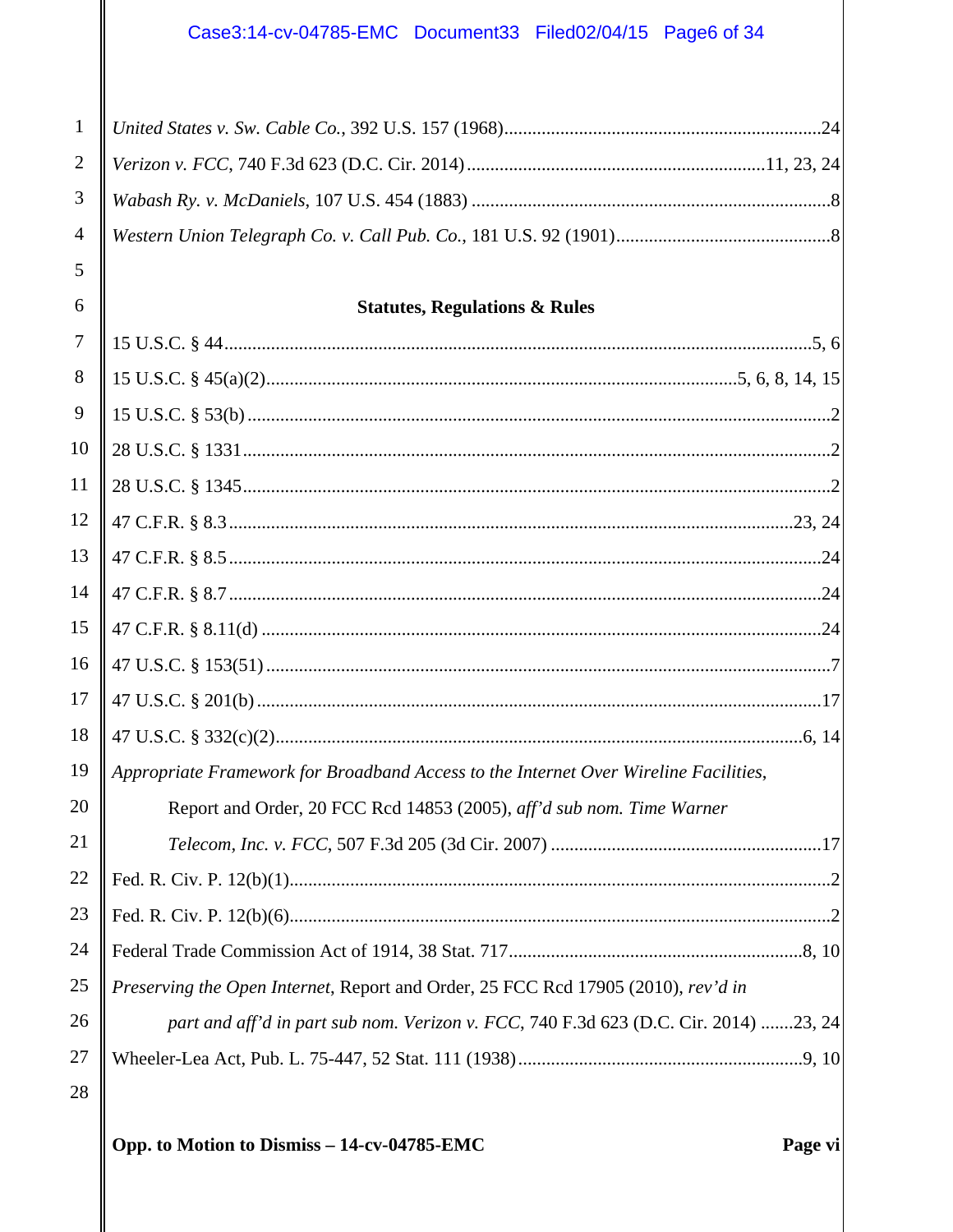| $\overline{2}$ |                                                                                          |  |
|----------------|------------------------------------------------------------------------------------------|--|
| 3              | Annual Report to Congress for FY 2003 and 2004 Pursuant to the Do Not Call               |  |
| $\overline{4}$ | Implementation Act on Implementation of the National Do Not Call Registry,               |  |
| 5              | available at http://www.ftc.gov/reports/donotcall/051004dncfy0304.pdf 22                 |  |
| 6              | AT&T Comments, In the Matter of Framework for Broadband Internet Service, GN             |  |
| 7              | Docket No. 10-127 (filed July 15, 2010), available at http://apps.fcc.gov/ecfs/          |  |
| 8              |                                                                                          |  |
| 9              | AT&T Reply Comments GN Docket No. 10-127 (filed Aug. 12, 2010), available at             |  |
| 10             |                                                                                          |  |
| 11             | FTC Jurisdiction Over Broadband Internet Access Services, Prepared Statement of the      |  |
| 12             | Federal Trade Commission to U.S. Senate Committee on the Judiciary, presented            |  |
| 13             | by Commissioner William E. Kovacic, June 14, 2006, available at http://www.ftc.          |  |
| 14             | gov/public-statements/2006/06/prepared-statement-ftc-jurisdiction-over-broadband-        |  |
| 15             |                                                                                          |  |
| 16             | FTC Reauthorization: Hearing Before the Subcommittee on Consumer Affairs, Foreign        |  |
| 17             | Commerce and Tourism of the Senate Committee on Commerce, Science, and                   |  |
| 18             | Transportation, 107th Cong., available at http://www.gpo.gov/fdsys/pkg/CHRG-             |  |
| 19             |                                                                                          |  |
| 20             | FTC Staff Report on Internet of Things, Jan. 2015, available at http://www.ftc.gov/news- |  |
| 21             | events/press-releases/2015/01/ftc-report-internet-things-urges-companies-adopt-          |  |
| 22             |                                                                                          |  |
| 23             | FTC Staff Report on Broadband Connectivity Competition Policy, June 2007, available      |  |
| 24             | at http://www.ftc.gov/reports/broadband-connectivity-competition-policy-staff-           |  |
| 25             |                                                                                          |  |
| 26             |                                                                                          |  |
| 27             |                                                                                          |  |
| 28             |                                                                                          |  |
|                | Opp. to Motion to Dismiss - 14-cv-04785-EMC<br>Page vii                                  |  |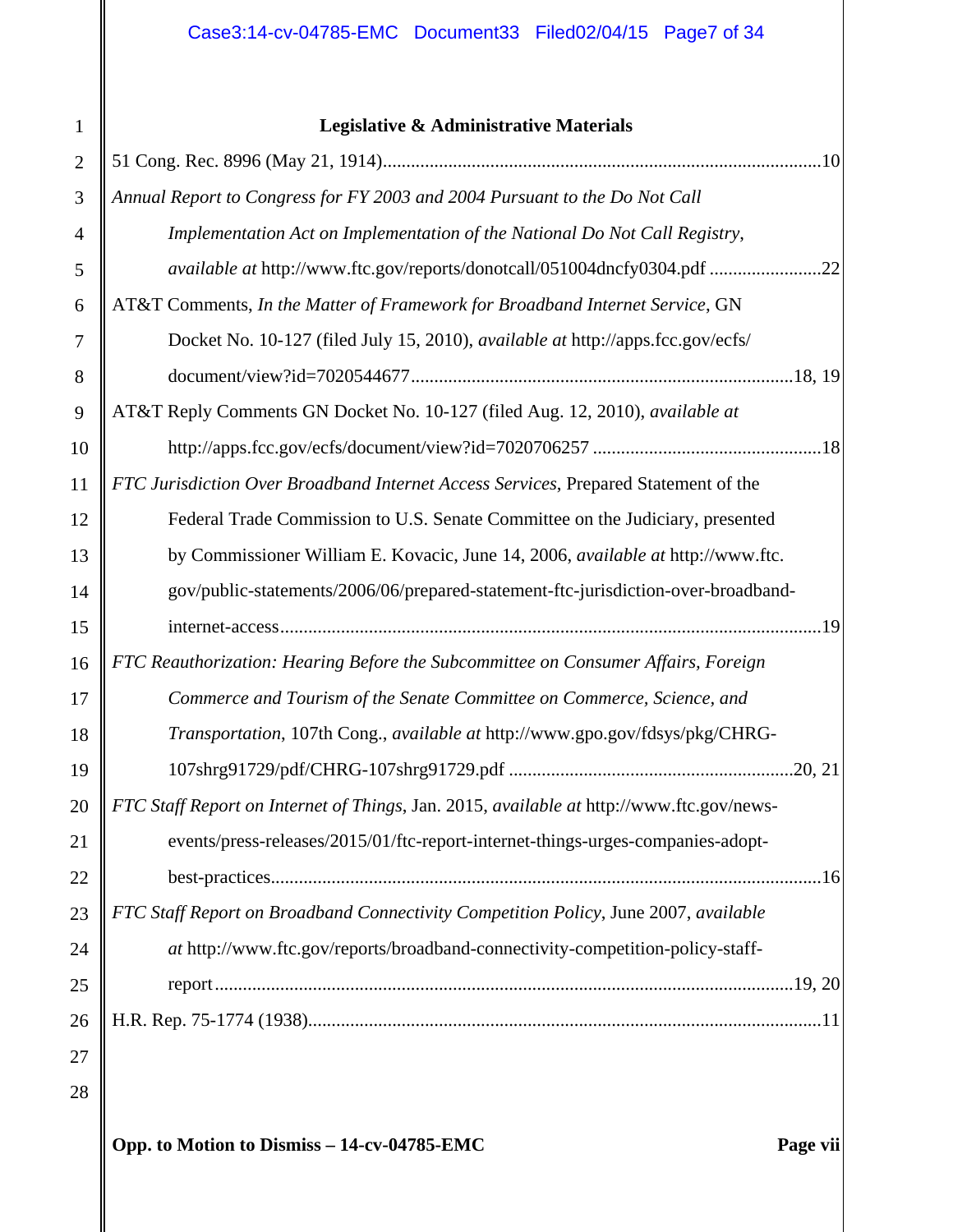# Case3:14-cv-04785-EMC Document33 Filed02/04/15 Page8 of 34

| $\mathbf{1}$   | Memorandum of Understanding Between the Consumer Financial Protection Bureau and          |  |  |
|----------------|-------------------------------------------------------------------------------------------|--|--|
| $\overline{2}$ | the Federal Trade Commission, Jan. 23, 2012, available at http://www.ftc.gov/             |  |  |
| 3              |                                                                                           |  |  |
| $\overline{4}$ | Prepared Statement of the Federal Trade Commission Before the Committee on Energy         |  |  |
| 5              | and Commerce, United States House of Representatives, Combating Pretexting:               |  |  |
| 6              | H.R. 936, Prevention of Fraudulent Access to Phone Records Act, Mar. 9, 2007,             |  |  |
| 7              | available at http://www.ftc.gov/os/testimony/P065409CommissionTestimonRe                  |  |  |
| 8              |                                                                                           |  |  |
| 9              | To Amend the Federal Trade Commission Act, Hearing on H.R. 3143 Before the H.             |  |  |
| 10             | Comm. on Interstate & Foreign Commerce, 75th Cong., 1st Sess (Feb. 18–19,                 |  |  |
| 11             |                                                                                           |  |  |
| 12             | Working Agreement Between FTC and Food and Drug Admin., 4 Trade Reg. Rep. (CCH)           |  |  |
| 13             |                                                                                           |  |  |
| 14             |                                                                                           |  |  |
| 15             | Periodicals, Press Releases & Other Materials                                             |  |  |
| 16             | 4G LTE from AT&T Available in Baltimore on November 6, AT&T press release,                |  |  |
|                |                                                                                           |  |  |
| 17             | Oct. 31, 2011, available at http://www.att.com/gen/press-room?pid=22034&cdvn=             |  |  |
| 18             |                                                                                           |  |  |
| 19             | Brian Fung, Google could become a wireless carrier, WASH. POST, Jan. 22, 2015, available  |  |  |
| 20             | at http://www.washingtonpost.com/blogs/the-switch/wp/2015/01/22/google-could-             |  |  |
| 21             |                                                                                           |  |  |
| 22             | Fitbit Flex Wristband Black Wireless Activity and Sleep Tracker, available at http://www. |  |  |
| 23             | att.com/wearables/health-and-fitness/fitbit-flex-wristband-wireless-activity-and-         |  |  |
| 24             |                                                                                           |  |  |
| 25             | How can I use my AT&T gift card?, available at http://www.att.com/esupport/article.jsp?   |  |  |
| 26             |                                                                                           |  |  |
| 27             |                                                                                           |  |  |
| 28             |                                                                                           |  |  |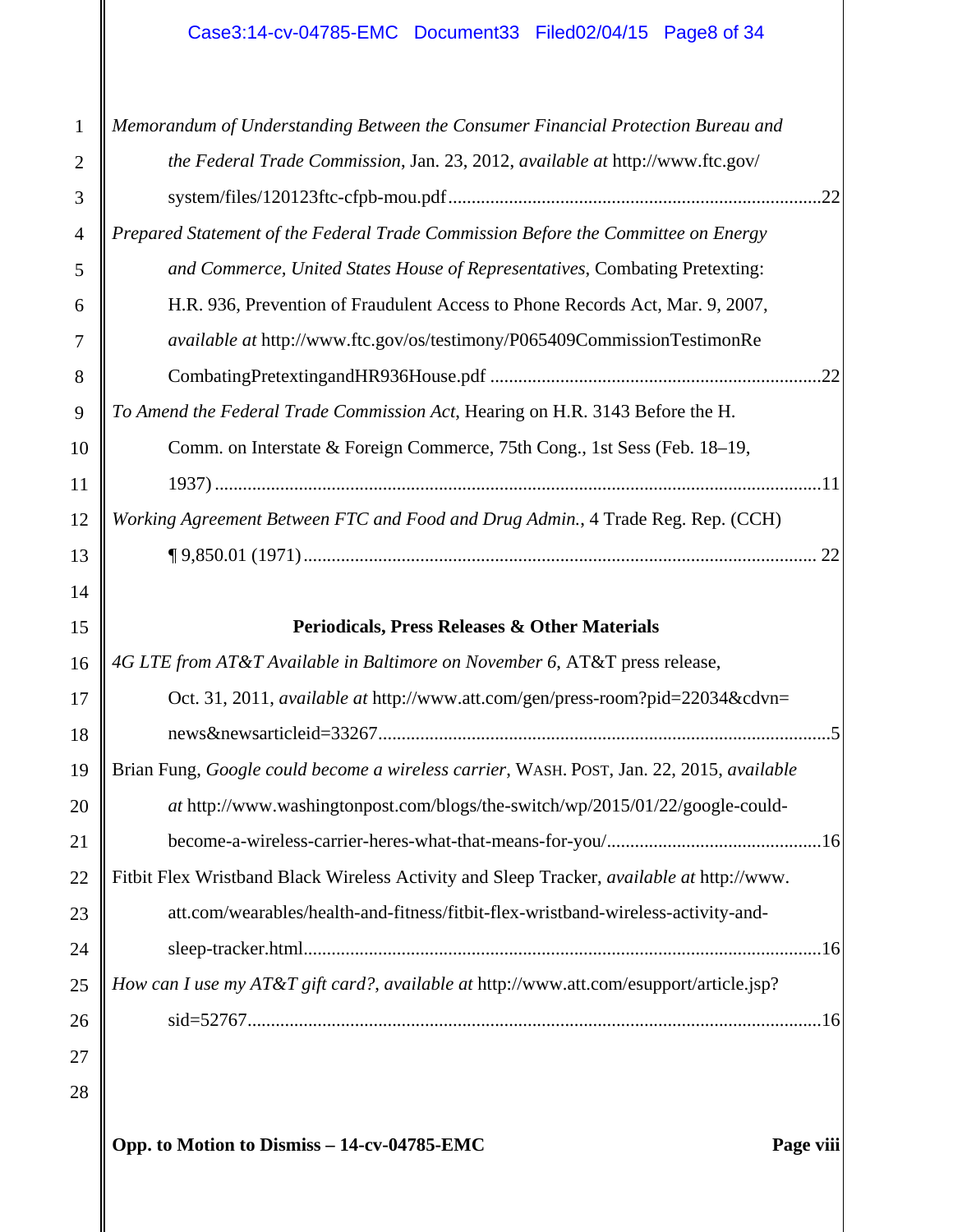# Case3:14-cv-04785-EMC Document33 Filed02/04/15 Page9 of 34

| $\mathbf{1}$   | Mike Flacy, AT&T CEO regrets offering unlimited data plans, worries about SMS          |
|----------------|----------------------------------------------------------------------------------------|
| $\overline{2}$ | competitors, DIGITAL TRENDS, May 5, 2012, available at http://www.digitaltrends.       |
| 3              | com/mobile/att-ceo-regrets-offering-unlimited-data-plans-worries-about-sms-            |
| $\overline{4}$ |                                                                                        |
| 5              | Netatmo Urban Weather Station and Air Quality Sensor, available at http://www.att.com/ |
| 6              | accessories/specialty-items/netatmo-urban-weather-station-and-air-quality-             |
| 7              |                                                                                        |
| 8              | Roger Cheng, AT&T's CES splash: It's not about smartphones anymore, CNET NEWS,         |
| 9              | Jan. 5, 2015, available at http://www.cnet.com/news/at-ts-ces-splash-its-not-just-     |
| 10             |                                                                                        |
| 11             | T-Mobile to Pay At Least \$90 Million, Including Full Consumer Refunds To Settle FTC   |
| 12             | Mobile Cramming Case, FTC press release, Dec. 19, 2014, available at http://www.       |
| 13             | ftc.gov/news-events/press-releases/2014/12/t-mobile-pay-least-90-million-              |
| 14             |                                                                                        |
| 15             |                                                                                        |
| 16             |                                                                                        |
| 17             |                                                                                        |
| 18             |                                                                                        |
| 19             |                                                                                        |
| 20             |                                                                                        |
| 21             |                                                                                        |
| 22             |                                                                                        |
| 23             |                                                                                        |
| 24             |                                                                                        |
| 25             |                                                                                        |
| 26             |                                                                                        |
| 27             |                                                                                        |
| 28             |                                                                                        |
|                | Opp. to Motion to Dismiss - 14-cv-04785-EMC<br>Page ix                                 |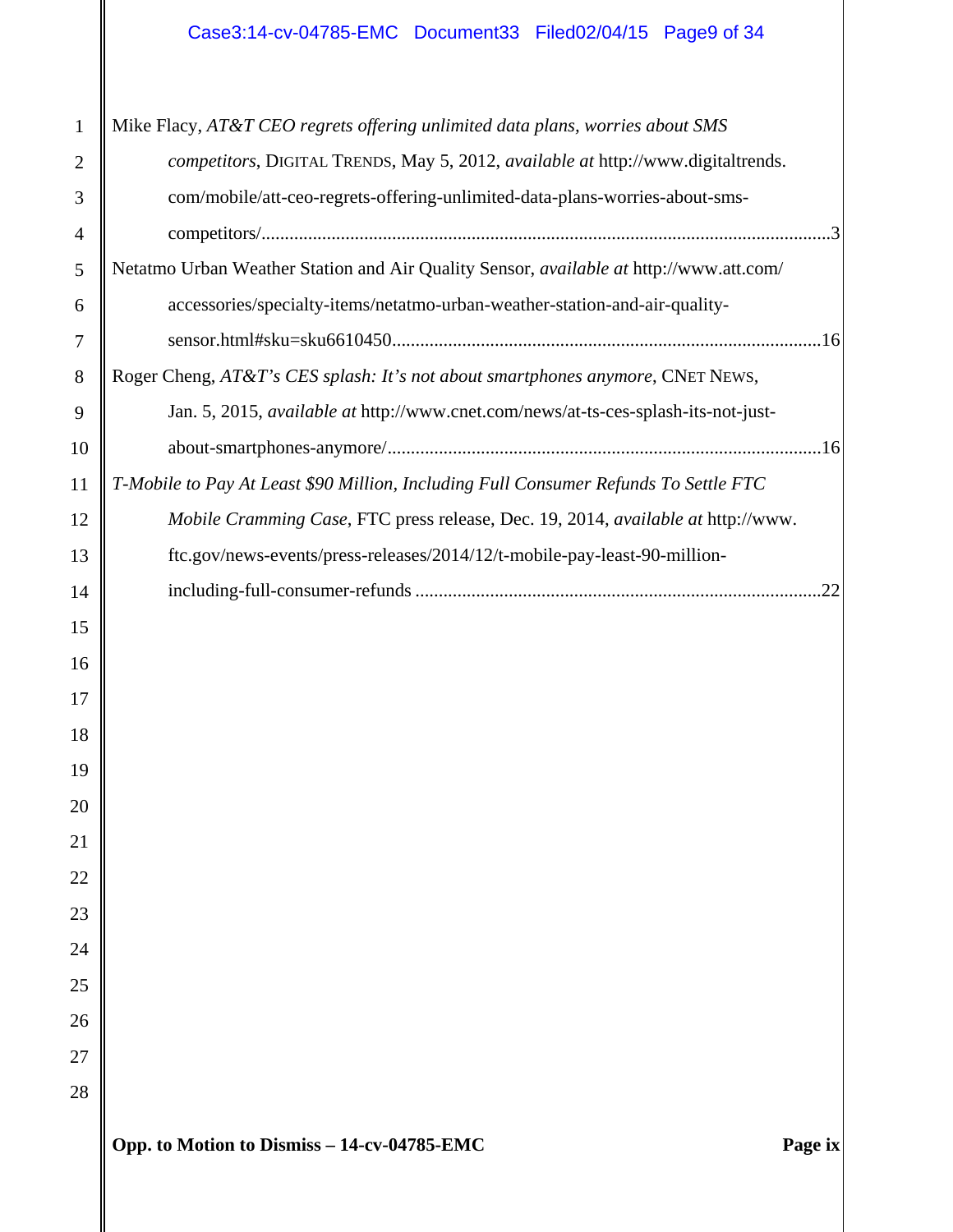## **I. INTRODUCTION**

The Federal Trade Commission ("FTC") alleges in its Complaint (Dkt. #1) that Defendant AT&T Mobility LLC ("AT&T") has engaged in unfair and deceptive conduct in the marketing of mobile broadband internet access services ("mobile data"). Since late 2011, AT&T has failed to live up to its promise to provide unlimited mobile data to millions of its smartphone customers. Instead—to avoid the cost of actually providing the unlimited data it promises—the company has throttled the data speed of unlimited customers who use more than a few gigabytes of data in a billing cycle.

With its Motion to Dismiss ("Motion") (Dkt. #29), AT&T now seeks to immunize itself entirely from FTC oversight for its misconduct. AT&T claims that the common carrier exemption to the FTC Act shields it from any duty to comply with the FTC Act, even when it engages in non-common carrier activities, such as the sale of mobile data (or, for that matter, the sale of gift cards, consumer electronics, or home security services).

AT&T's "status-based" position runs counter to the text, structure, and intent of the FTC Act. The Communications Act, which the FTC Act expressly incorporates to define the bounds of the common carrier exemption, unambiguously states that an entity may be treated as a common carrier only to the extent that it provides a common carrier service. Mobile data is not a common carrier service, as AT&T acknowledges. Moreover, the term "common carrier" has long been understood to apply only to particular activities, not to particular entities. In addition, AT&T's proposed reading of Section 5 would undermine clear congressional intent that the common carrier exemption be activity based.

A narrow exemption in a broad, public-interest statute like the FTC Act should not be read as an expansive loophole. A status-based interpretation would do exactly that by creating arbitrary and illogical gaps in the FTC's jurisdiction, and thereby substantially weakening federal consumer protection enforcement. Any company that engaged in even a trivial amount of common carriage would be rendered immune from FTC oversight. In fact, companies might find it beneficial to essentially purchase FTC Act immunity by initiating or acquiring a small measure of common carrier business.

### **Opp. to Motion to Dismiss – 14-cv-04785-EMC Page 1**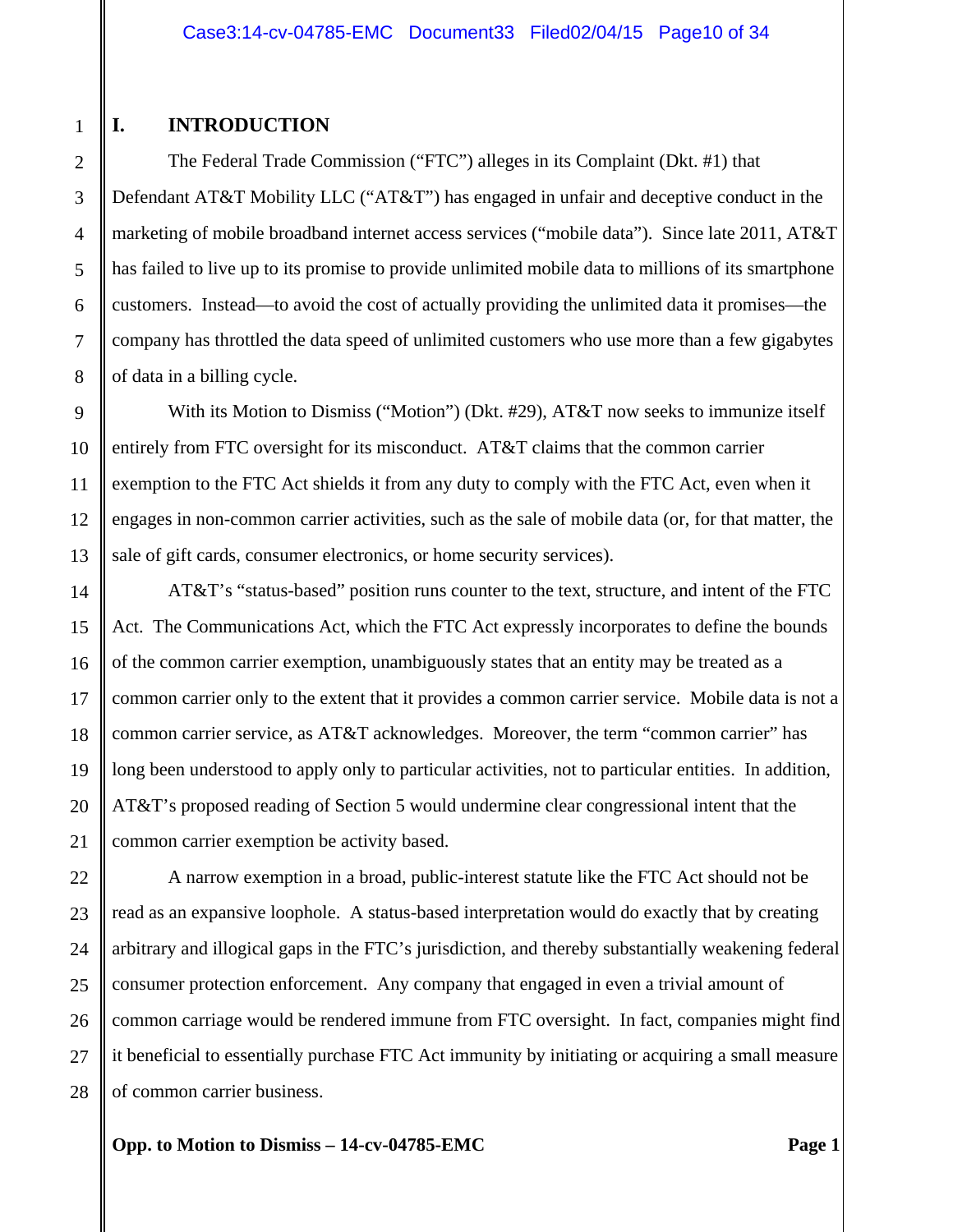Finally, and perhaps most telling, AT&T's Motion contradicts the company's own position in filings it has previously made with the Federal Communications Commission ("FCC"). In 2010, AT&T urged the FCC not to classify fixed or mobile broadband internet access services as common carrier services because the effect of such reclassification would be to eliminate the FTC's authority over those services. This position is directly opposite to the one now advanced by AT&T.

For the foregoing reasons, we respectfully request that the Court deny AT&T's Motion.<sup>1</sup>

# **II. STATEMENT OF ISSUES PURSUANT TO LOCAL RULE 7-4**

Whether, under the common carrier exemption to the FTC Act, a company is immune from FTC enforcement when it violates the FTC Act in the sale of its non-common carrier services merely because it also sells common carrier services.

# **III. FACTUAL BACKGROUND**

AT&T is one of the largest providers of mobile voice and data telecommunications in the United States. (*See* Complaint ¶ 9, Exh. A-1) In 2007, when Apple introduced its "Revolutionary" and "Breakthrough" new iPhone (*see id.* at Exh. A-1), AT&T became the exclusive provider of mobile voice and data services for the device. (*See id.* ¶ 10, Exh. A-1) Consumers use mobile data to, among other things, send and receive email, use GPS navigation, watch streaming video, and browse the internet. (*Id.* ¶ 9)

For the first few years that it sold various versions of the iPhone, AT&T offered customers an "unlimited" mobile data plan. (*Id.* ¶ 10) AT&T typically requires customers to enter into a contract with a two-year service commitment in which customers who cancel service before the end of the commitment must pay a substantial early termination fee. (*Id.* ¶ 33) Millions of customers signed up for unlimited data plans with AT&T. (*Id.* ¶ 12)

**Opp. to Motion to Dismiss – 14-cv-04785-EMC Page 2** 

1

2

3

<sup>&</sup>lt;u>1</u>  $1$  AT&T framed its Motion as a challenge to subject matter jurisdiction under Fed. R. Civ. P. 12(b)(1). (Motion at 1) The Court does indeed have subject matter jurisdiction, however, because the Complaint raises a question of federal statutory law and was filed by a federal agency. *See* 28 U.S.C. §§ 1331, 1345; 15 U.S.C. § 53(b). AT&T's Motion implicates only the scope of the FTC's statutory authority. It is thus properly considered under Fed. R. Civ. P. 12(b)(6). *See United States v. Alisal Water Corp.*, 431 F.3d 643, 650–51 (9th Cir. 2005).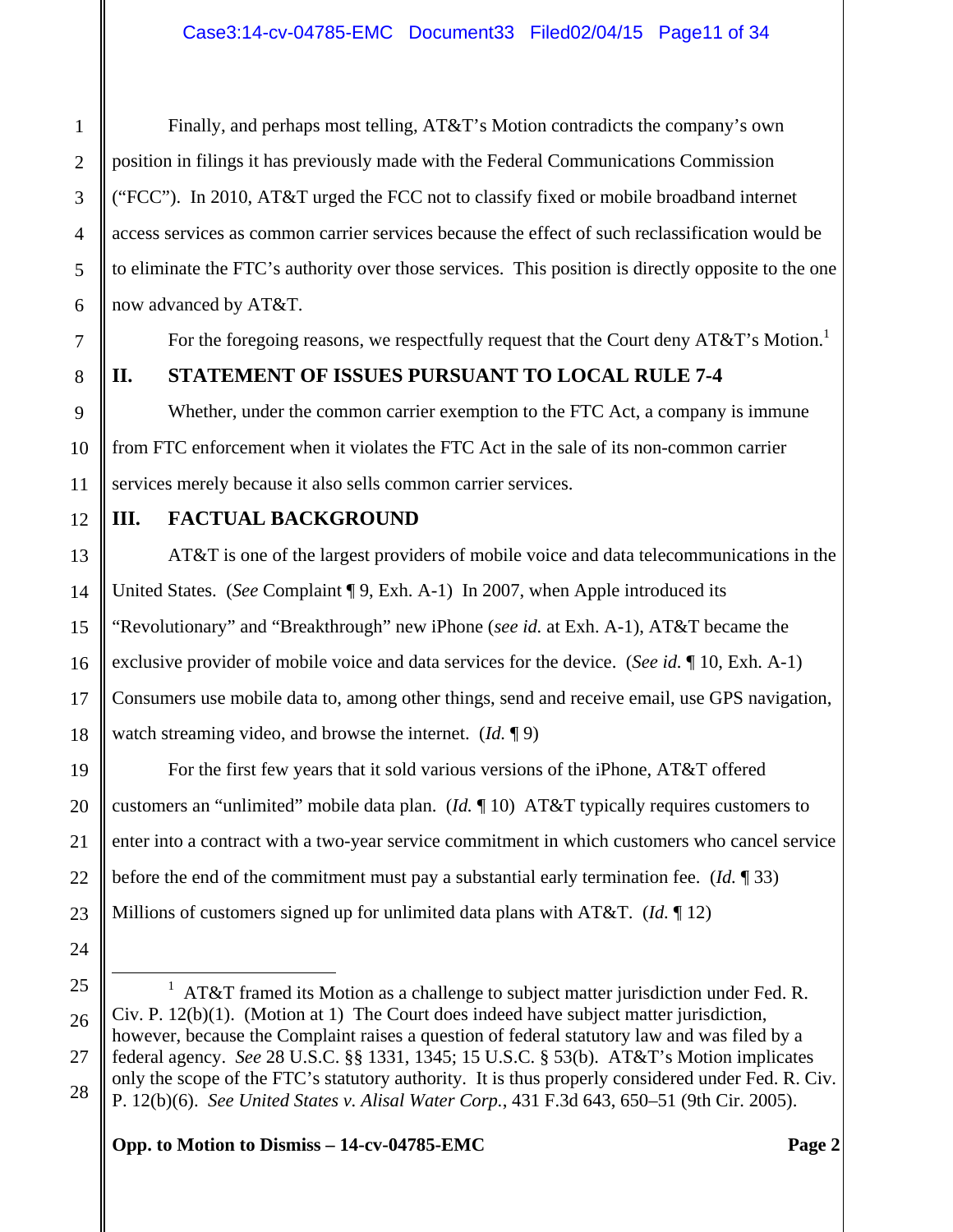In June 2010, AT&T ceased offering unlimited data plans to new customers, and instead introduced "tiered" data plans, which provide a specified amount of data each month for a certain price (e.g., 3 GB for \$30), plus additional overage charges if a customer exceeds the monthly allowance. (*Id.* ¶ 11) The company had, for some time, been faced with a conundrum: Unlimited data is popular with customers but expensive to provide. While many customers use only a few hundred megabytes in a billing cycle, some use significantly more. AT&T saw what was coming at least as early as 2008 (*see* Motion at 4 ("data consumption . . . exploded")), but waited until mid-2010 to take any action. (Complaint ¶ 11) Even then, it grandfathered existing unlimited customers into their unlimited data plan, including when they purchased a new smartphone and entered into a new long-term contract. (*Id.* ¶ 12) AT&T feared it would lose to competitors the millions of customers it had acquired as the exclusive telecommunications provider for the iPhone. (*See id.* ¶¶ 10–13)

Nevertheless, while AT&T had taken steps to retain unlimited customers, the company still believed that it had made a bad deal with them—or at least with those who used more than a few hundred megabytes each month.<sup>2</sup> AT&T thus found a way to selectively undo this deal, while minimizing its loss of subscribers. Instead of continuing to abide by its commitment to provide unlimited data, AT&T, in October 2011, began imposing a substantial limitation on unlimited customers' data speed. (*See id.* ¶ 16) Once they use a few gigabytes of data in a given billing cycle, their data speed is reduced, or "throttled," until the start of their next billing cycle. (*See id.* ¶¶ 16–17) AT&T has throttled data speeds by 60–95%. (*Id.* ¶ 20) When customers are throttled, they discover that many everyday applications, such as web browsing, GPS navigation, and streaming video, are significantly slower, and in some cases are severely impaired or rendered practically inoperable. (*Id.* ¶¶ 20, 22, 25)

 24 25

26

27

28

1

2

3

4

5

6

7

8

9

10

11

12

13

14

15

16

17

18

19

20

21

22

23

 $\overline{\phantom{a}}$  2  $2$  Parent company CEO Randall Stephenson said, in 2012, "My only regret was how we introduced pricing . . . . Thirty dollars and you get all you can eat. . . . Every additional megabyte you use in this network, I have to invest capital." Mike Flacy, *AT&T CEO regrets offering unlimited data plans, worries about SMS competitors*, DIGITAL TRENDS, May 5, 2012. Please see the Table of Authorities ("TOA") for citation hyperlinks.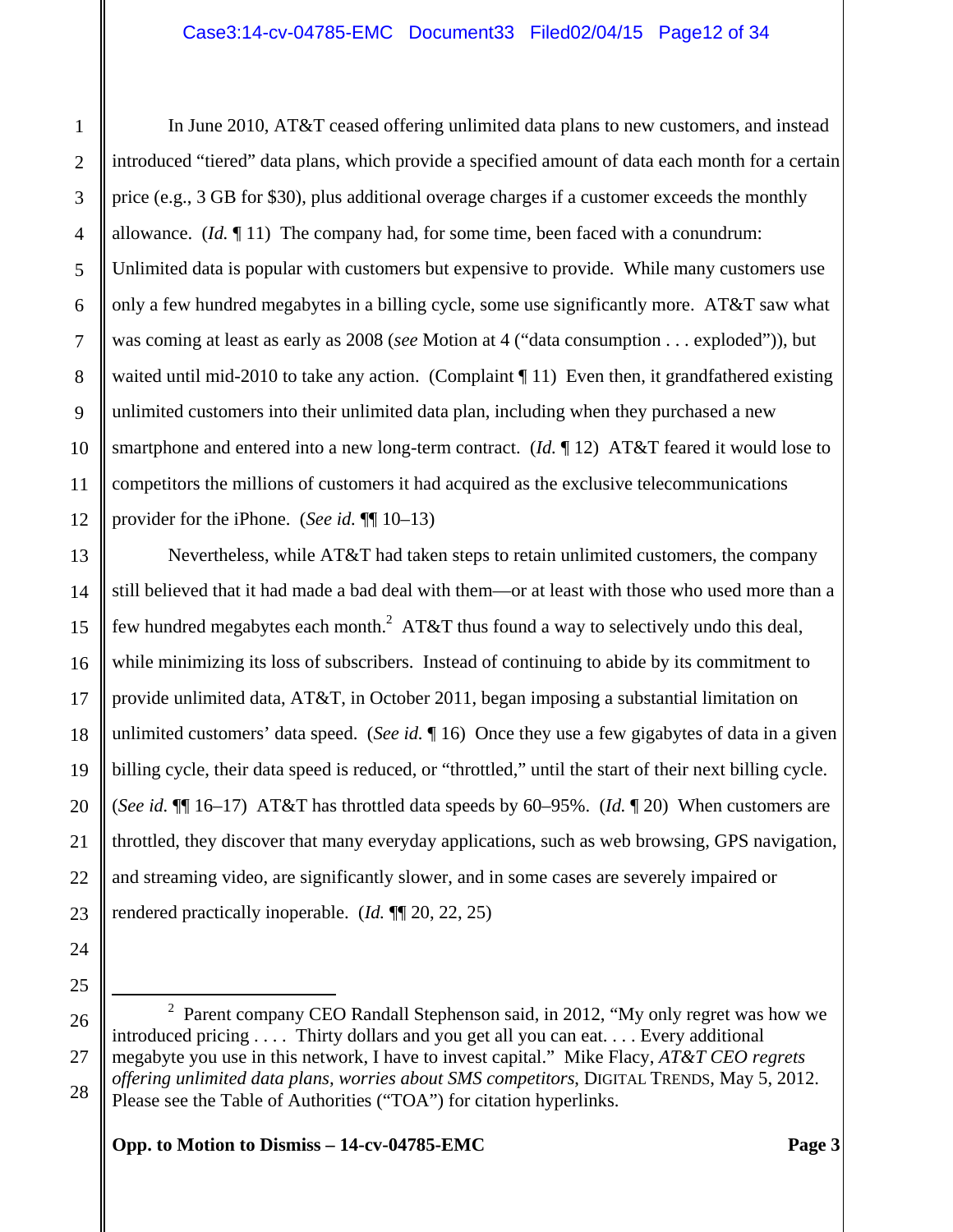#### Case3:14-cv-04785-EMC Document33 Filed02/04/15 Page13 of 34

Even though AT&T had placed a significant limit on throttled customers, the company sought to continue reaping the marketing benefits of the word "unlimited." Toward this end, AT&T chose not to disclose the throttling limitation at the point of sale when customers renewed their contracts (*id.* ¶ 34), making it unlikely that these customers would learn that the promise of unlimited data was illusory. AT&T actually rejected an alternative throttling program that involved informing all customers at renewal, in part because it did not enable AT&T to "isolat[e] communications to [the] heaviest users." (*Id.* ¶ 28)

Consumers are surprised when they learn that AT&T is limiting their data speed; they believe that "[u]nlimited means without restriction." (*See id.* ¶ 24) AT&T's own internal focus group research reached this same conclusion: "[C]onsumers felt 'unlimited should mean unlimited.'" (*Id.* ¶ 21) Moreover, by late 2011, many unlimited customers had been on the plan for years (*see id.* ¶¶ 10–12) and knew from experience that AT&T's interpretation of "unlimited data" tracked the plain meaning of the phrase: use as much data as you want without being capped, throttled, or charged additional fees. With its throttling program, however, AT&T changed the meaning of unlimited.

 AT&T characterizes its throttling program as applying to consumers "whose data consumption placed them in the top 5 percent of data-usage customers in a given month" (Motion at 4), but AT&T does not throttle customers on tiered plans, no matter how much data they use in any given month. (Complaint ¶ 29) Essentially, then, AT&T has taken data from unlimited customers and resold it to tiered customers.

AT&T also characterizes the program as "a permissible network management tool" (Motion at 15), but the speed reductions do not depend on actual network congestion at a particular time or at a particular cell tower. Throttled customers are subject to reduced speeds for the duration of their billing cycle, even when AT&T's network has ample capacity to carry the customers' data, or if the use occurs in an area where the network is not congested. (Complaint ¶ 26) Further, AT&T has throttled customers on its 4G LTE network since the throttling program was introduced in late 2011 (*see id.* ¶¶ 15–16, 18), even though the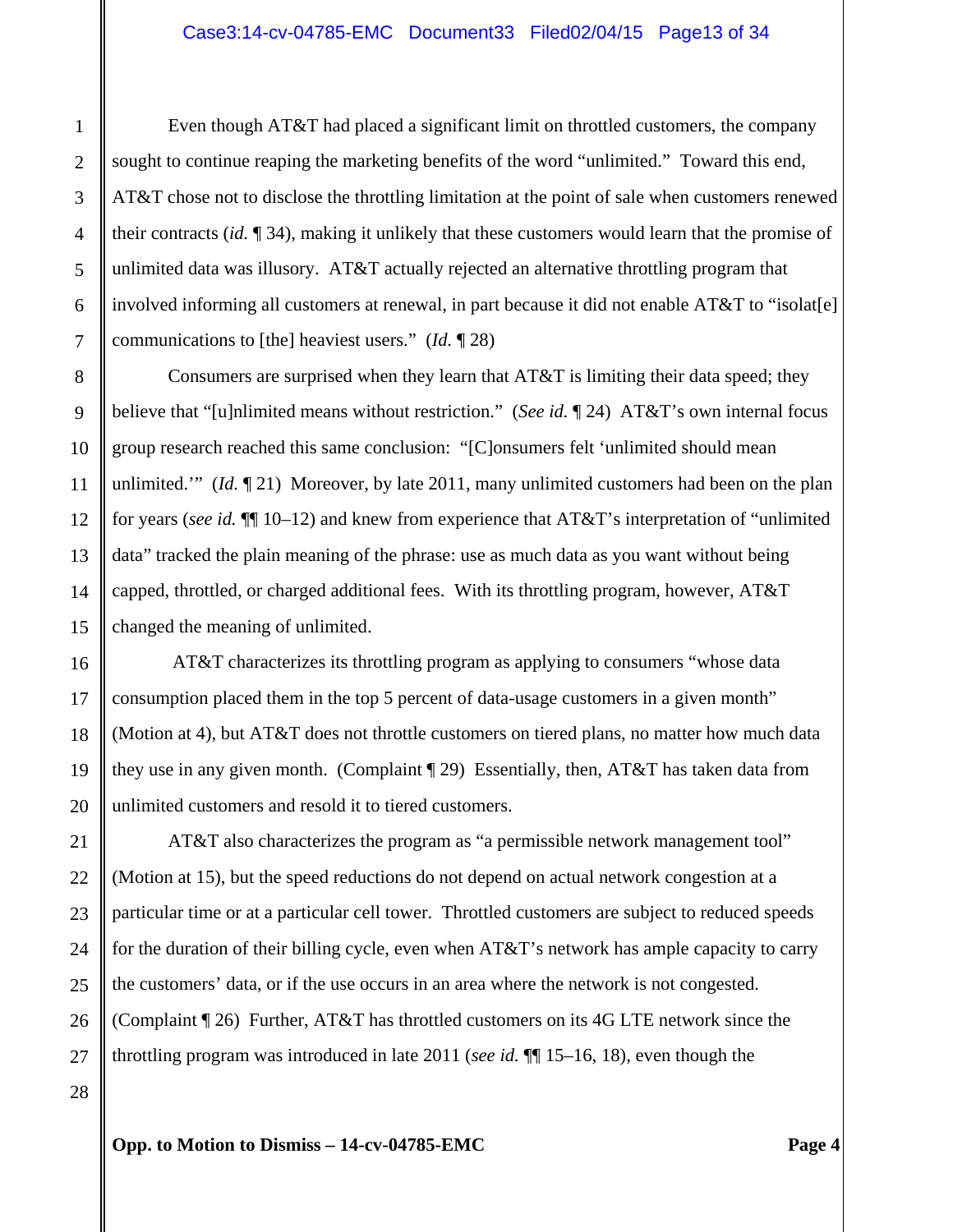company's 4G LTE network was brand new at the time.<sup>3</sup> In contrast, as mentioned above,

AT&T does not throttle its tiered customers, even if they use more than ten times the data that an unlimited customer can use before being throttled, and even if they do so during peak periods of usage. (*See id.* ¶ 29) The upshot is that AT&T's throttling program targets its least profitable customers, not real-time network congestion.

AT&T's throttling program has caused substantial injury to consumers. The company has throttled more than 3.5 million unique customers more than 25 million times, for an average of twelve days each time.<sup>4</sup> (*Id.* 127) Throttled customers are typically under contract and are unable to cancel their service without paying a substantial early termination fee. (*Id.* ¶ 33, 38– 42) AT&T's throttling program has generated thousands of complaints to AT&T, the Better Business Bureau, and government agencies. (*Id.* ¶¶ 23–25) AT&T has received more than 190,000 customer calls relating to its throttling program. (*Id.* ¶ 23)

 On October 28, 2014, the FTC filed the Complaint initiating this case. Pursuant to stipulation, AT&T filed its Motion on January 5, 2015.

### **IV. ARGUMENT**

# **A. The language and structure of the FTC Act, as well as its legislative history and purpose, establish that the common carrier exemption is activity based, not status based.**

Section 5 of the FTC Act "empower[s] and direct[s]" the FTC to take action against "unfair or deceptive acts or practices in or affecting commerce." 15 U.S.C.  $\S$  45(a)(2). Exempted from the FTC's jurisdiction, however, are "common carriers subject to the Acts to regulate commerce." *Id.* The FTC Act separately defines "Acts to regulate commerce" to include "the Communications Act of 1934 and all Acts amendatory thereof and supplementary thereto." 15 U.S.C. § 44.

- $\frac{1}{3}$  *See, e.g.*, *4G LTE from AT&T Available in Baltimore on November 6*, AT&T press release, Oct. 31, 2011 ("AT&T plans to deliver 4G LTE over 700 MHz, as well as 1700/2100 MHz AWS spectrum, which enables strong coverage and excellent capacity.") (link in TOA).
- <sup>4</sup> These figures do not include instances in which customers reduced their usage to avoid being throttled again.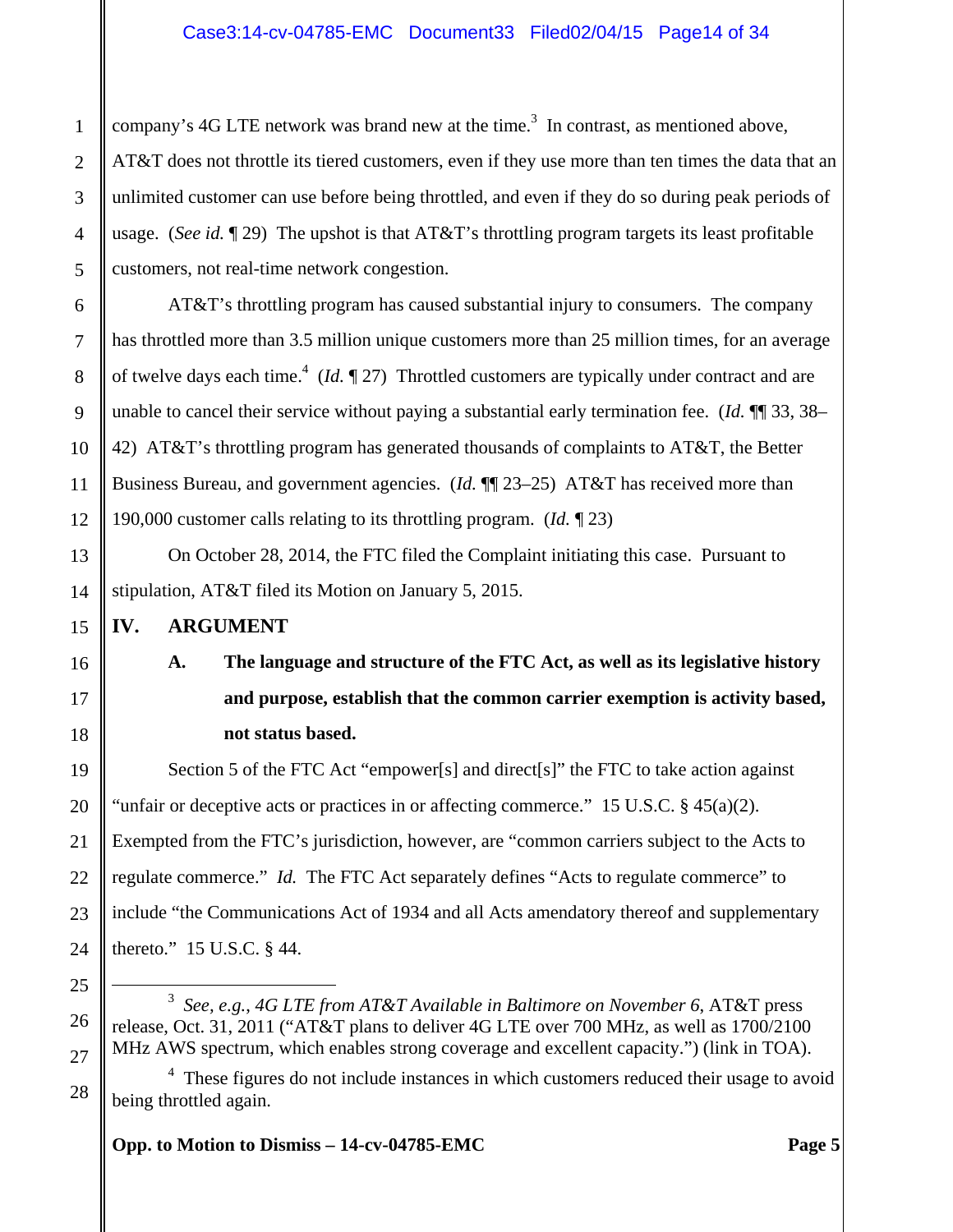### Case3:14-cv-04785-EMC Document33 Filed02/04/15 Page15 of 34

AT&T urges the Court to adopt an expansive "status-based" reading of the common carrier exemption. According to AT&T, a company that provides *any* common carrier service has the "status" of a common carrier and is entirely exempt from FTC authority, even if the particular activity that violates the FTC Act is not a common carrier service. Thus, even though AT&T acknowledges that mobile data is not a common carrier service, it claims it is exempt from the FTC Act because another line of its business (mobile voice) is common carriage.

As set forth below, however, the common carrier exemption is a narrower "activitybased" exception, excluding only services that are subject to the Communications Act's common carrier regulatory provisions. This interpretation is supported by the language of the exemption and its statutory context. Moreover, the legislative history of Section 5 confirms that Congress intended the exemption to be activity based. Indeed, to find otherwise would substantially undermine the overarching purpose of the FTC Act.

**1. The relevant rules of statutory construction weigh against AT&T.**  AT&T faces a steep hurdle in seeking an expansive reading of the common carrier exemption. As a "general rule of statutory construction," a party that seeks to qualify for "a special exception to the prohibitions of a statute" must meet "the burden of proving [such an] ... exemption." *FTC v. Morton Salt Co.*, 334 U.S. 37, 44–45 (1948); *NLRB v. Ky. River Cmty. Care, Inc.*, 532 U.S. 706, 711 (2001). Moreover, remedial statutes—such as the FTC Act should be read broadly, *see Padilla v. Lever*, 463 F.3d 1046, 1057 (9th Cir. 2006), and exceptions from such a statute should be construed narrowly. *See City of Edmonds v. Wash. State Bldg. Code Council*, 18 F.3d 802, 804 (9th Cir. 1994).

26

27

28

1

2

3

4

5

6

7

8

9

10

11

12

13

14

15

16

17

18

19

20

# **2. The language and structure of Section 5 strongly support an activitybased reading of the common carrier exemption.**

The common carrier exemption applies, in the communications context, only to common carriers that are "subject to" the Communications Act. 15 U.S.C. §§ 44, 45(a)(2). The Communications Act specifies that a provider of private mobile service (such as mobile data) "shall not, insofar as such person is so engaged, be treated as a common carrier for any purpose under this Act." 47 U.S.C. § 332(c)(2). So, under the Communications Act, when AT&T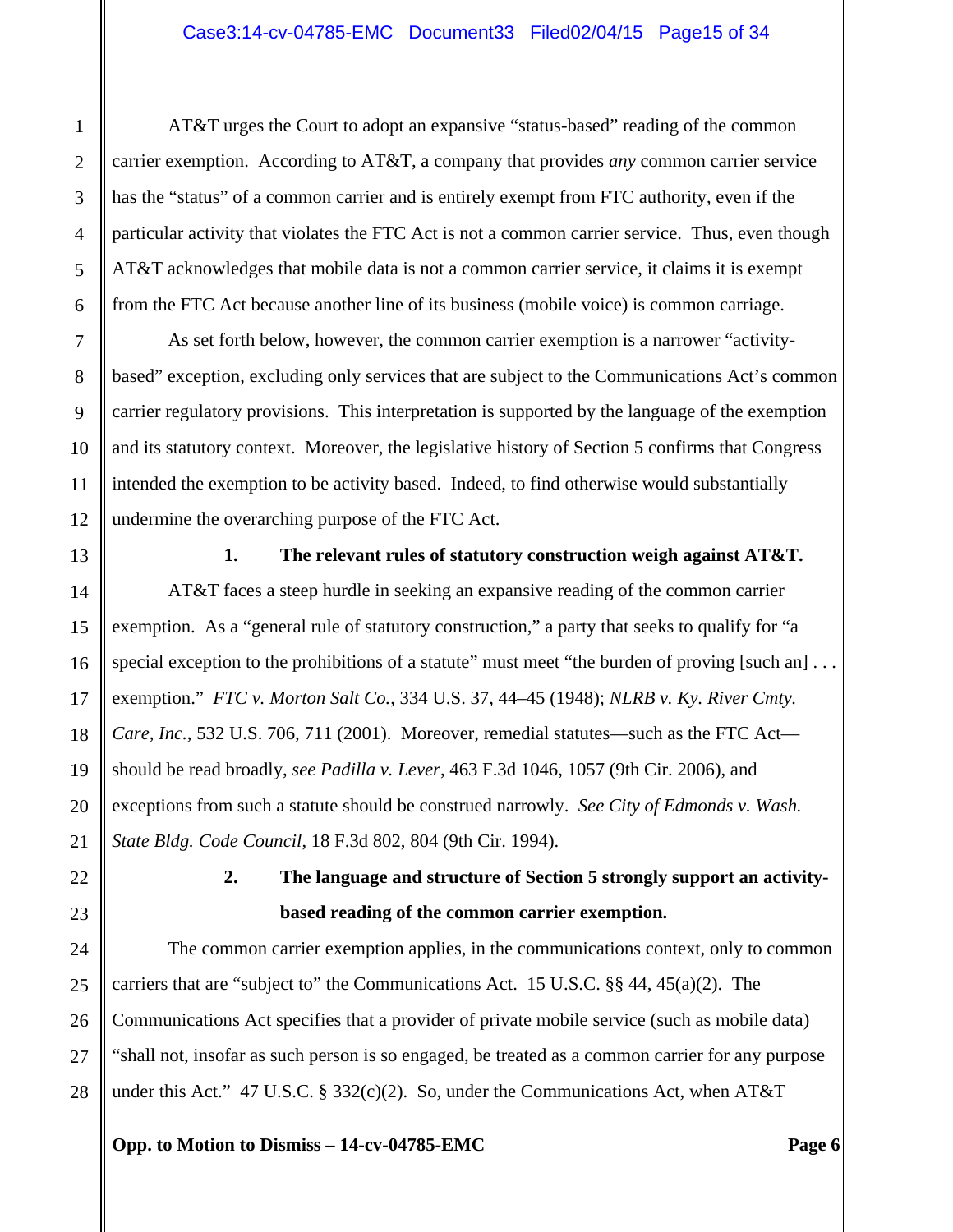### Case3:14-cv-04785-EMC Document33 Filed02/04/15 Page16 of 34

provides mobile data, it may not be deemed a common carrier subject to the Act. Another provision similarly establishes that a "telecommunications carrier shall be treated as a common carrier under this Act only to the extent that it is engaged in providing telecommunications services."<sup>5</sup> 47 U.S.C. § 153(51). Thus, the Communications Act makes unambiguously clear that a company is not a "common carrier subject to" the Act when it provides mobile data service; to be a "common carrier subject to" the Act means to be subject to the common carriage provisions of the Act. Because the FTC Act incorporates the Communications Act by reference, it is equally clear that the common carrier exemption applies only to the extent that AT&T engages in common carrier services. The plain language of the relevant statutes is, accordingly, sufficient basis in and of itself to deny AT&T's Motion.

Indeed, courts determined long ago that an entity is a common carrier subject to the Communications Act only to the degree it is engaged in common carrier activities and not because of its general "status" as a common carrier. As the D.C. Circuit put it, "[W]hether an entity in a given case is to be considered a common carrier or a private carrier turns on the particular practice under surveillance." *Sw. Bell Tel. Co. v. FCC*, 19 F.3d 1475, 1481 (D.C. Cir. 1994). "Since it is clearly possible for a given entity to carry on many types of activities," it is "logical to conclude that one can be a common carrier with regard to some activities but not others." *Nat'l Ass'n of Regulatory Util. Comm'rs v. FCC*, 533 F.2d 601, 608 (D.C. Cir. 1976) ("*NARUC II*"). And to "reach [a] conclusion" as to whether "a common carrier activity is involved" in any particular instance, a court must "examin[e] the nature of the . . . activity and the regulatory framework in which it is expected to operate." *Id.* at 609; *see also FCC v. Midwest Video Corp.*, 440 U.S. 689, 701 n.9 (1979) ("A cable system may operate as a common carrier with respect to a portion of its service only.").

This activity-based approach is bolstered by the term "common carrier" itself. The FTC Act does not explicitly define "common carrier," but the words of a statue should be interpreted using their "ordinary, contemporary, common" meaning at the time the statute was enacted. *See*

 $\frac{1}{5}$ <sup>5</sup> "Telecommunications services" is synonymous with "common carrier" services. See *Nat'l Cable & Telecomms. Ass'n v. Brand X Internet Servs.*, 545 U.S. 967, 992 (2005).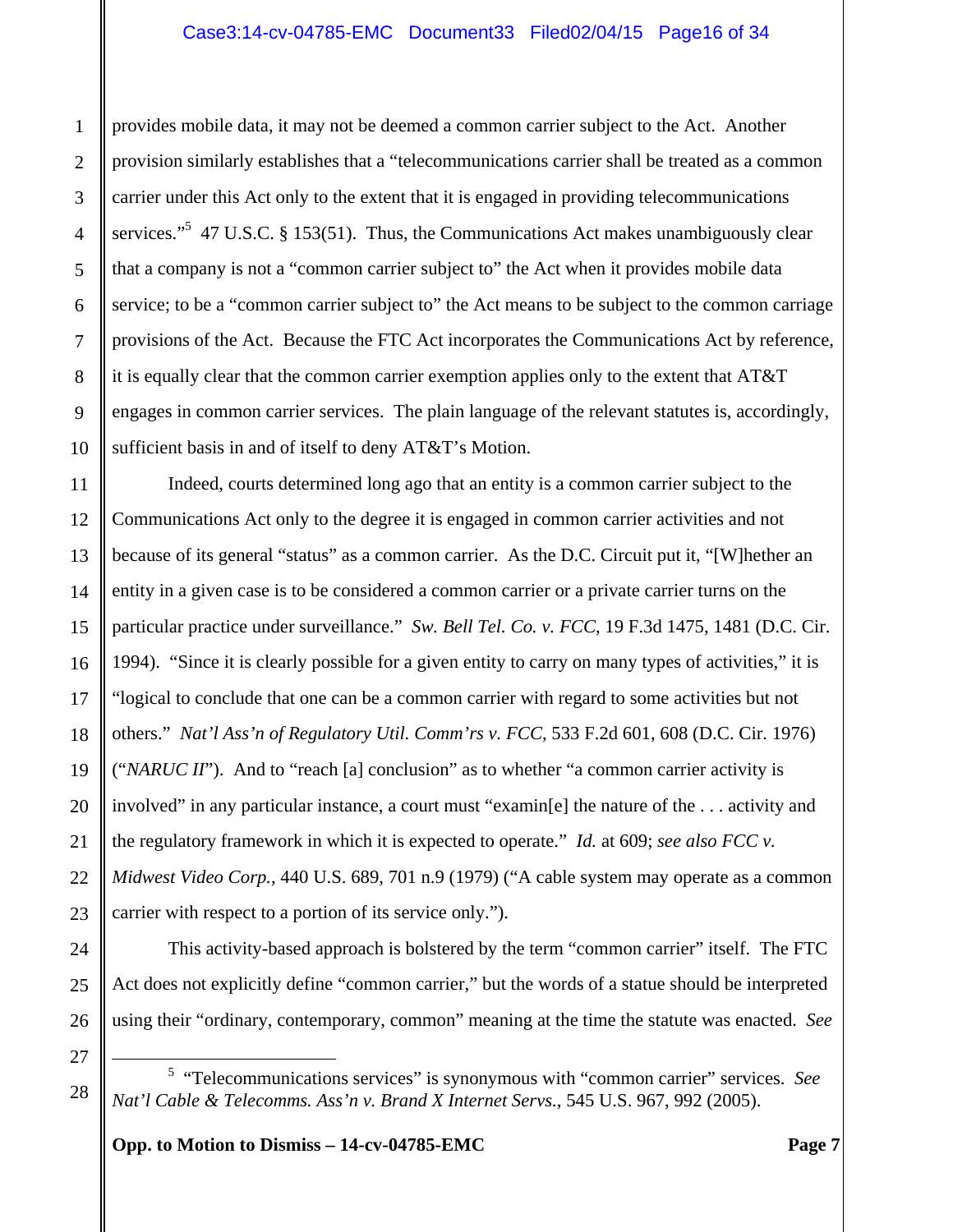*BedRoc Ltd. v. United States*, 541 U.S. 176, 184 (1984) (quoting *Perrin v. United States,* 444 U.S. 37, 42 (1979)). In the same vein, the Court may "presume that 'Congress is aware of existing law when it passes legislation.'" *Mississippi v. AU Optronics Corp.*, 134 S. Ct. 736, 742 (2014) (quoting *Hall v. United States*, 182 L. Ed. 2d 840, 844 (U.S. 2012)). The common carrier exemption language in Section 5(a)(2 was enacted as part of the original FTC Act in 1914. 38 Stat. 717, 719. At the time, the term "common carrier" was already widely understood to apply only to particular activities.

Even "[p]rior to the enactment of the act of February 4, 1887, to regulate commerce, commonly known as the Interstate Commerce Act, railway traffic in this country was regulated by the principles of the common law applicable to common carriers." *Western Union Telegraph Co. v. Call Pub. Co.*, 181 U.S. 92, 102 (1901) (quoting *ICC v. Balt. & Ohio R.R.*, 145 U.S. 263, 275 (1892)) (citation omitted). And whether companies were "to be regarded as common carriers and . . . subject to all the legal responsibilities of such carriers" in any particular instance depended on their specific "business and occupation." *Bank of Ky. v. Adams Express Co.*, 93 U.S. 174, 177 (1876). Carriers' duties under the common law of negligence did not turn on their status, but rather depended on the activity in which they were engaged. For example, they owed the highest duty of care to their customers when providing freight or passenger transportation, but owed less demanding "ordinary negligence" obligations to their employees in the context of hiring workers and protecting them from employment hazards. *See, e.g.*, *Wabash Ry. v. McDaniels*, 107 U.S. 454, 461–62 (1883).

Thus, the common carrier obligations of businesses such as railroads, express delivery companies, and telegraph companies depended on the "nature of [their] business," and courts recognized that "[a] common carrier may, undoubtedly, become a private carrier, or a bailee for hire, when, as a matter of accommodation or special engagement, [it] undertakes to carry something which it is not [its ordinary] business to carry." *R.R. v. Lockwood*, 84 U.S. 357, 377 (1873). By the same token, when a railroad transported workers and supplies to construction sites on its line, it was not engaged in a common carrier activity, and therefore was not subject to the heightened tort-law duties of care imposed on common carriers. *Santa Fe, Prescott &*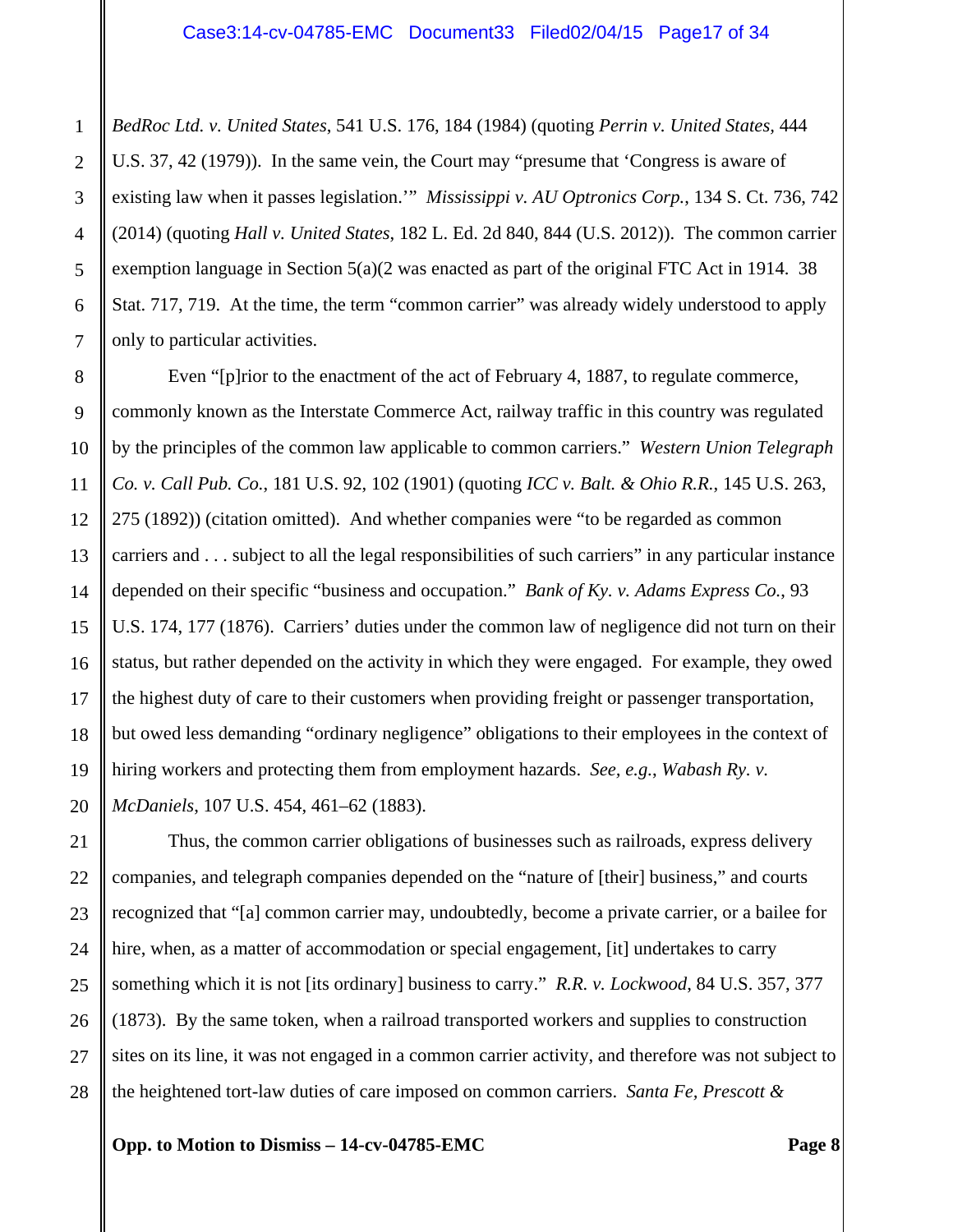*Phx. Ry. v. Grant Bros. Construction Co.*, 228 U.S. 177, 185–88 (1913); *accord Chi., Milwaukee, & St. Paul Ry. v. Wallace*, 66 F. 506, 510 (7th Cir. 1895) (transportation of circus animals was a private carriage service and therefore not subject to common carrier duties of care).

Moreover, after Congress enacted the Interstate Commerce Act in 1887, but before it enacted the FTC Act in 1914, contemporaneous judicial decisions had established that common carriers were "subject to" the Interstate Commerce Act only when providing interstate common carrier services, and not otherwise. For example, in *ICC v. Goodrich Transit Co.*, 224 U.S. 194 (1912), a common-carrier railroad also owned amusement parks, bowling alleys, and other noncarriage business. *Id.* at 205. The Court recognized that, although the ICC could impose accounting rules applicable to the entire company, it could not "regulate the affairs of the corporations not within its jurisdiction," such as the entertainment facilities. *Id.* at 211. Similarly, where a railroad owned coal mines, its non-common carrier activity of transporting its own coal to market for sale was not subject to common carrier regulation by the ICC. *N.Y., New Haven & Hartford R.R. v. ICC*, 200 U.S. 361, 401 (1906); *see also Terminal Taxicab Co. v. Kutz*, 241 U.S. 252, 255–57 (1916) (Holmes, J.) (under state public utility law analogous to Interstate Commerce Act, a regulated taxicab company's sideline businesses of running a garage and renting out cars and trucks were not subject to common carrier regulation). The ICC regulated the railroads' and other transportation companies' compliance with "traditional common-carrier requirements such as nondiscrimination . . . and charging just and reasonable rates," *FTC v. Verity Int'l, Ltd.*, 443 F.3d 48, 57 (2d Cir. 2006), but not lines of business like amusement parks or coal sales.

When Congress enacted the Wheeler-Lea Act of 1938, which among other things amended Section 4 of the FTC Act to add a reference to the Communications Act to the definition of "Acts to regulate commerce," *see* Pub. L. 75-447, 52 Stat. 111 (Mar. 21, 1938), the same understanding prevailed. Just a few years earlier, the Supreme Court had recognized (in *dictum*) that "there is no doubt that common carriers subject to the Interstate Commerce Act may have activities which lie outside the performance of their duties as common carriers and are not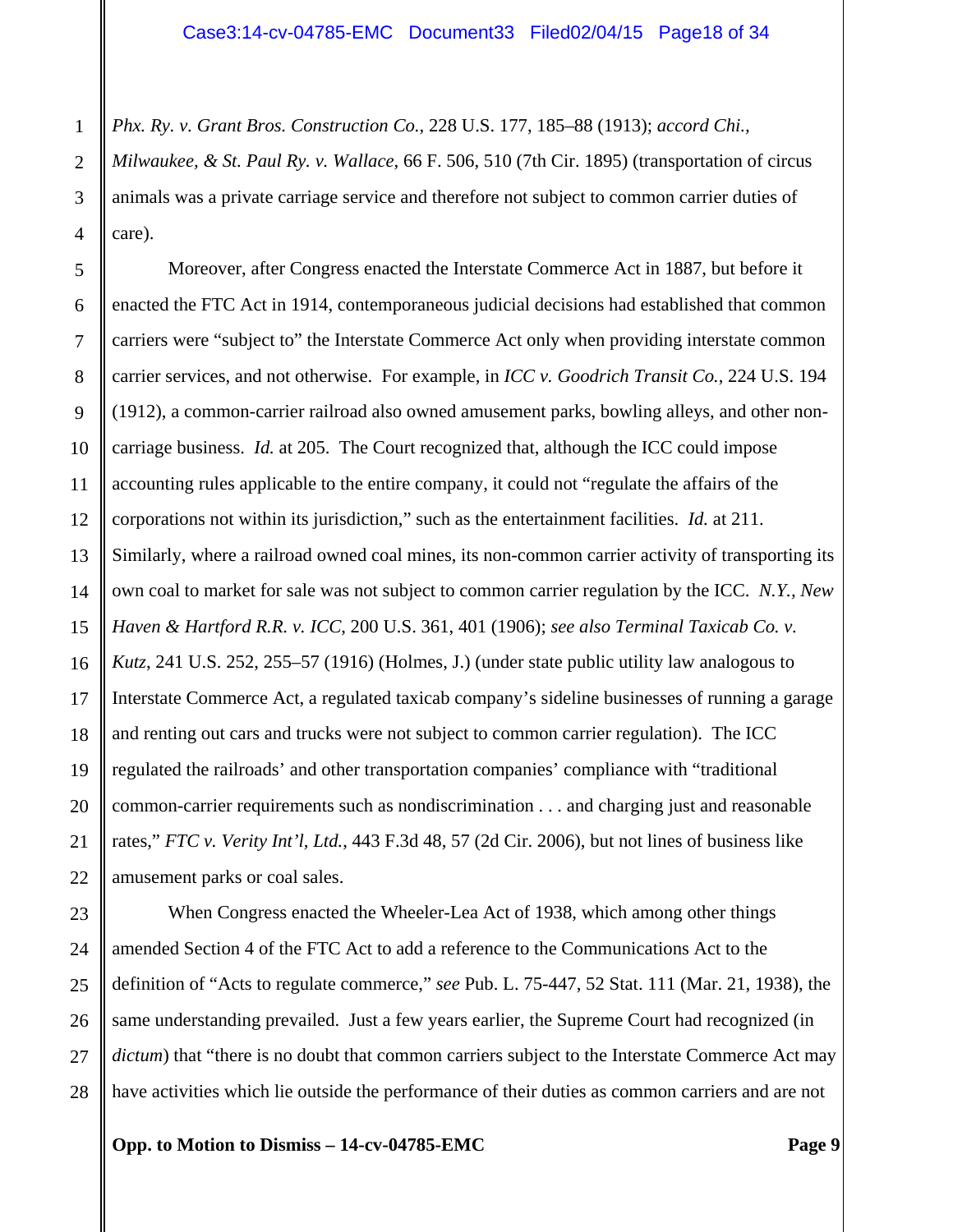#### Case3:14-cv-04785-EMC Document33 Filed02/04/15 Page19 of 34

subject to the provisions of the Act." *Kan. City S. Ry. v. United States*, 282 U.S. 760, 764 (1931). With respect to communications carriers, the D.C. Circuit later established that where a single firm engages in multiple lines of business, "[i]t is clear that an entity can be a common carrier with respect to only some of its activities" and not others, and thus the term "common carrier" is best used to "indicate not an entity but rather an activity as to which an entity is a common carrier." *Computer & Commc'ns Indus. Ass'n v. FCC*, 693 F.2d 198, 209 & n.59 (D.C. Cir. 1982).

# **3. The legislative history of the FTC Act confirms that Congress intended the common carrier exemption to be activity based.**

 Looking beyond the language and structure of the FTC Act, the legislative history of the common carrier exemption confirms that Congress intended to exempt only common carrier activities from Section 5. Representative Frederick Stevens of Minnesota, a manager of the House bill that ultimately was enacted as the FTC Act (H.R. 15667), explained the exemption for common carriers subject to the Interstate Commerce Act as follows during debate on the House floor: "[W]here a railroad company engages in work outside that of a public carrier," it "ought to be under the jurisdiction of this commission in order to protect the public, in order that all of [its] public operations should be supervised." 51 Cong. Rec. 8996 (May 21, 1914). Rep. Stevens emphasized his view that the legislation authorized the FTC to exercise jurisdiction over common carriers' "operations outside of public carriage regulated by the interstate commerce acts." *Id.*

 The legislative history of the 1938 Wheeler-Lea Act, which, as noted above, amended the FTC Act to add the Communications Act to the definition of "Acts to regulate commerce," similarly confirms the activity-based scope of the common carrier exemption. AT&T claims that "Congress contemplated—*but did not adopt*—statutory language providing that common carriers . . . are excepted . . . under [the FTC] [A]ct *only in respect of their common-carrier operations*." (Motion at 10 (internal quotation marks omitted)) AT&T fails to acknowledge, however, that the language on which it relies was offered not by a member of Congress, but by a witness at a hearing. And that witness (who was actually a representative of the company then known as

#### **Opp. to Motion to Dismiss – 14-cv-04785-EMC Page 10 Page 10 Page 10 Page 10 Page 10 Page 10 Page 10 Page 10 Page 10 Page 10 Page 10 Page 10 Page 10 Page 10 Page 10 Page 10 Page 10 Page 10 Page 10 Page 10 Page 10 Page 10 P**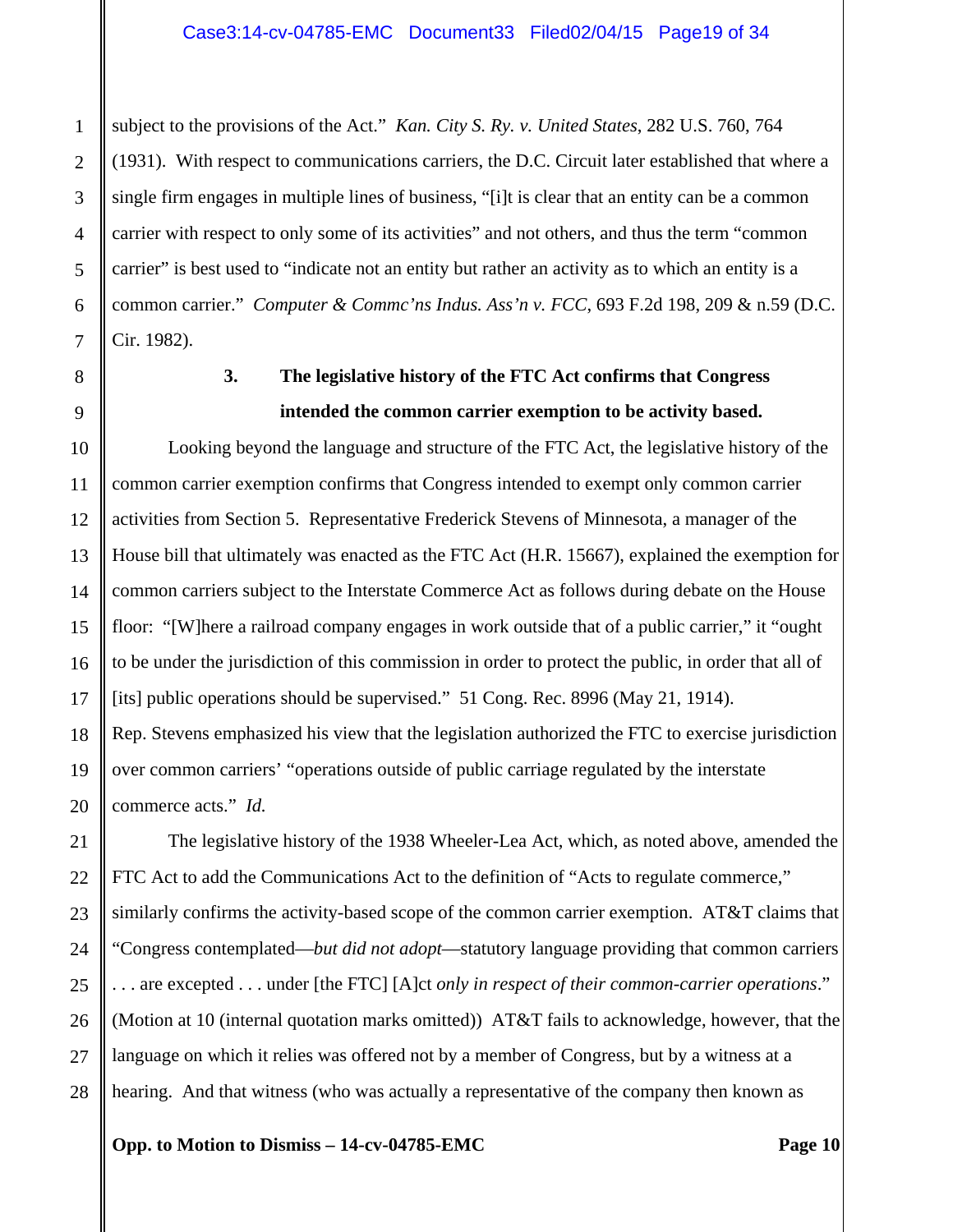AT&T) testified that the proffered language would clarify—but not change—the meaning of the existing common carrier exemption in the FTC Act, which, he stated, already did not apply to non-common carrier activities.<sup>6</sup>

Specifically, in response to a question from Representative William Cole of Maryland about whether the suggested language would affect the existing scope of the common carrier exemption, the witness replied that it would not:

All this does is to make it clear that . . . the exception which has always been in the act shall be preserved, and . . . will make clear . . . that where common carriers engage in activities that are not in the common carrier field, beyond the field that the [FCC] is regulating, then and in that case, they are subject to the jurisdiction of the  $[FTC] \ldots$ ."

Hearing Tr. at 26. In response to a similar question from Representative Edward Eicher of Iowa, the witness stated that his company's existing "activities outside of the field of communications" were already "subject to the [FTC] Act. If there is any question about it, this amendment will make it clear." *Id.* at 27. Ultimately, Congress did not adopt the company's suggested language. The Conference Committee report makes clear, however, that Congress's addition of the Communications Act as one of the "Acts to regulate commerce" was not intended to change the substantive meaning of the statute. H.R. Rep. 75-1774, at 9 (1938).

That the final legislation did not include language offered by a witness at a hearing—who also testified that the language did not change existing law—does not, and cannot, demonstrate congressional intent to adopt a status-based exception.<sup>7</sup> On the contrary, the legislative history supports an activity-based reading of the common carrier exemption.

 6 *To Amend the Federal Trade Commission Act*, Hearing on H.R. 3143 Before the H. Comm. on Interstate & Foreign Commerce, 75th Cong., 1st Sess., at 23–27, 67–68 (Feb. 18–19, 1937) ("Hearing Tr.") (testimony of AT&T attorney Harvey Hoshour).

 $7$  Even if the language had been formally proposed and rejected, it would still be unhelpful in ascertaining Congress's intent. *See Verizon v. FCC*, 740 F.3d 623, 639 (D.C. Cir. 2014) ("[P]ieces of . . . failed legislation tell us little if anything about the . . . meaning" of a statute and provide "an unreliable guide to legislative intent.")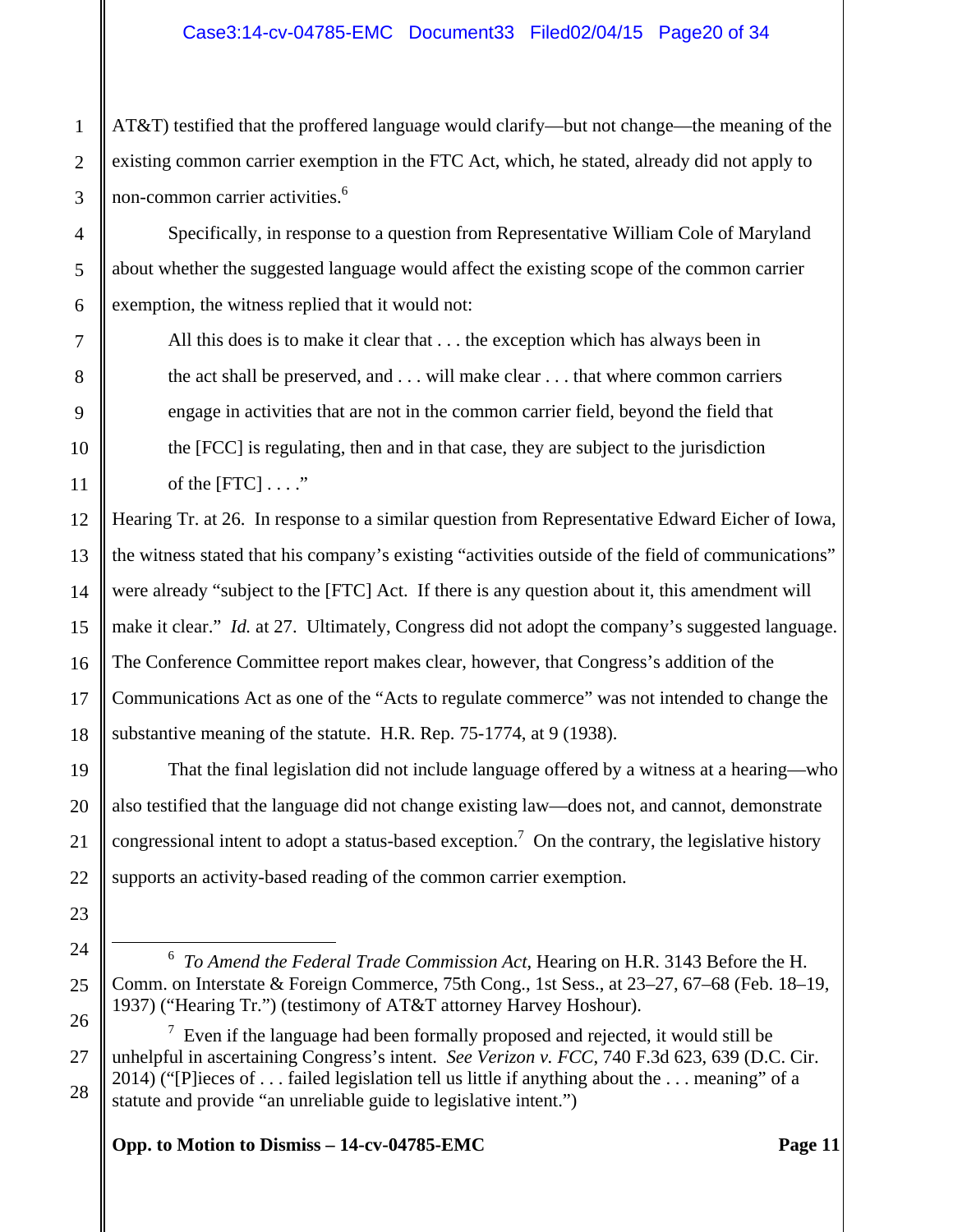#### **4. Courts have adopted the activity-based approach.**

 Only one court has directly addressed the question presented in this case, and that court held that the common carrier exemption is activity based. In *FTC v. Verity International, Ltd*., 194 F. Supp. 2d 270 (S.D.N.Y. 2002), *aff'd*, 443 F.3d 48 (2d Cir. 2006), the district court rejected as "fundamentally erroneous" the claim that "once the FCC licenses an entity as a common carrier, it is a common carrier for all purposes and thus entirely beyond the reach of the FTC." *Id.* at 274. Instead, consistent with the history of common carriage described above, the court held that "an entity that is a common carrier may engage in a broad range of activities, some integral to its functions as a common carrier and some entirely extraneous to them." *Id*. Thus, "it would make little sense to exempt a carrier's extraneous activities from laws of general application affecting the broad sweep of American business." *Id*. "[W]hether an entity is a common carrier for regulatory purposes depends on the particular activity at issue." *Id.* at 275. The appellate court affirmed the district court's decision. Although it ruled on different grounds, the Second Circuit expressed an unqualified endorsement of the district court's rationale. 443 F.3d at 56–58. Indeed, it observed that the very "notion of some indelible common carrier 'status' . . . is highly questionable." *Id.* at 59 n.4.

The Fourth Circuit addressed a closely analogous exemption in Section 5 and found that it too applied based on an entity's activities, not its status. In *Crosse & Blackwell Co. v. FTC*, 262 F.2d 600 (4th Cir. 1959), the Fourth Circuit addressed Section 5's exemption for entities subject to the Packers & Stockyards Act, which, during the relevant time period, contained language identical to that in the common carrier exemption, excepting "persons, partnerships or corporations subject to the Packers and Stockyards Act, 1921." *Id.* at 602 & n.2, 605. The court rejected the claim that, just because a company had some lines of business that were subject to the Packers & Stockyards Act (and had been registered as a meat processor by the Department of Agriculture), it could not be charged with violations of the FTC Act for the company's other lines of business. The court explained that "there seems no doubt that [Congress] never intended that . . . activity which might be classified as meat packing should insulate all of the other activities of a corporation from the reach of the [FTC]." *Id.* at 605. Rather, in both the FTC Act

**Opp. to Motion to Dismiss – 14-cv-04785-EMC Page 12** 

1

2

3

4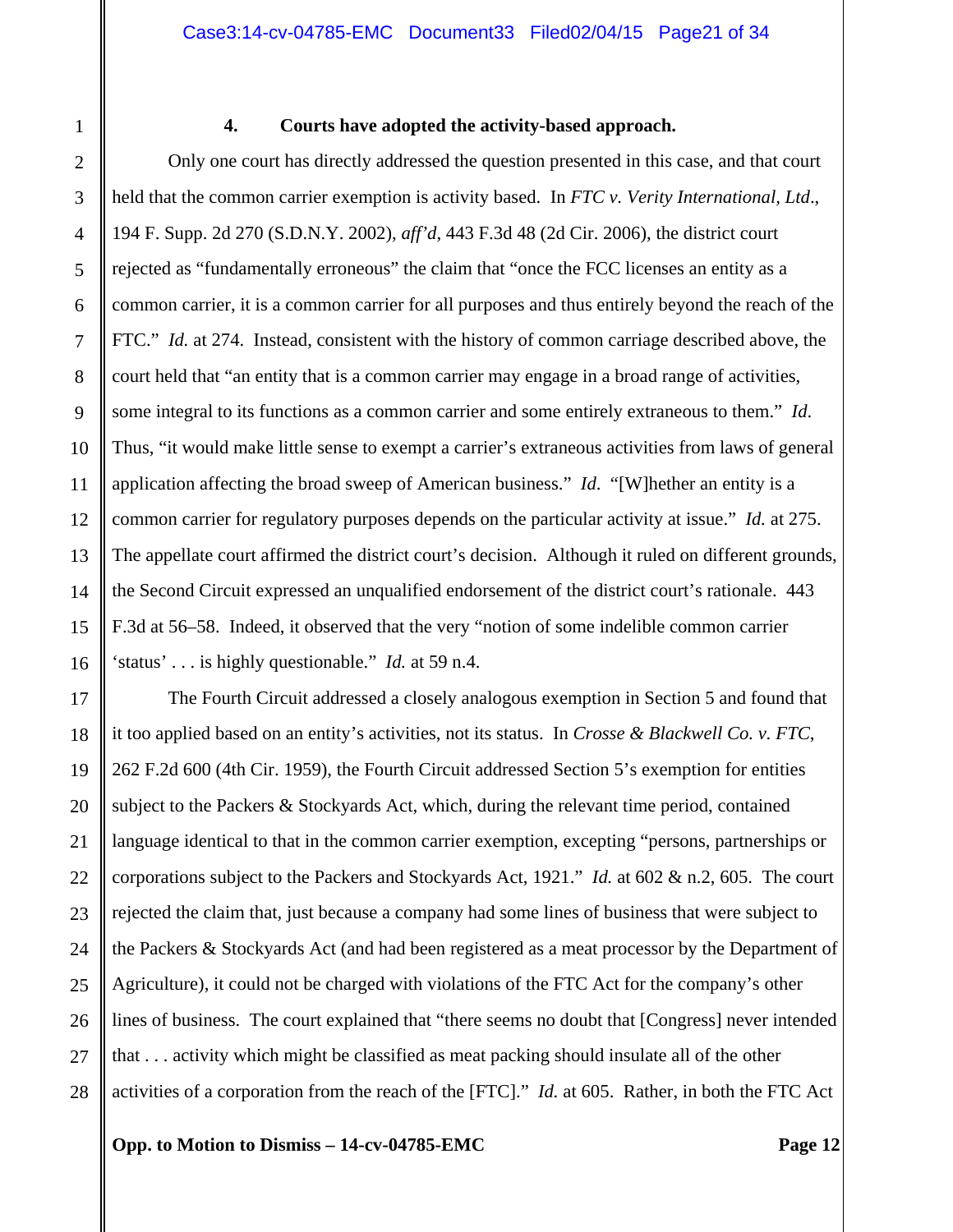### Case3:14-cv-04785-EMC Document33 Filed02/04/15 Page22 of 34

and the Packers & Stockyards Act, Congress intended that "jurisdiction to enforce the antitrust laws [be] left in the Federal Trade Commission, except insofar as the businesses of the stockyard and packing industry, as such, were removed from [its] jurisdiction." *Id.* at 605. In 1958, Congress had amended the FTC Act's Packers & Stockyards Act exemption, adding an explicit statement that such entities are excepted only "insofar as" they are subject to the Packer & Stockyards Act; the Fourth Circuit explained that the qualification had already applied before that amendment was enacted, and that the new language merely ensured that "[w]hatever doubt there may have been on that score has been removed." *Id*. 8

*Crosse & Blackwell* refutes AT&T's argument that because the post-1958 version of the Packers & Stockyard Act exemption contains an "insofar as" clause while the common carrier exemption does not, the common carrier exemption applies to all of the activities of a common carrier, rather than to activities only "insofar as they are subject to" the common carrier provisions of the Communications Act. (*See* Motion at 11) *Crosse & Blackwell* also directly contradicts AT&T's claim that because the FTC Act exempts "specific entities" from its coverage, "the common-carrier exception by its terms thus exempts entities, not just certain activities." (*See id.* at 10) The Fourth Circuit squarely rejected that interpretation.

AT&T relies heavily on *FTC v. Miller*, 549 F.2d 452 (7th Cir. 1977), claiming that the court there adopted a status-based interpretation of the common carrier exemption. (*See* Motion at 12–13) Read properly, however, *Miller* does not support AT&T's position. In *Miller*, the FTC charged a motor carrier—a common carrier subject to the Interstate Commerce Act—with falsely advertising common carrier services. The FTC asserted that because false advertising is not itself a common carrier service, it was subject to FTC enforcement. The court rejected that approach, finding instead that a company that had the status of a common carrier subject to the Interstate Commerce Act was exempt from FTC enforcement for all of its activities conducted in

 8 <sup>8</sup> The FTC itself interpreted the Packers & Stockyards Act exemption the same way. In *In re Giant Food, Inc.*, 54 F.T.C. 1881, 1883 (1957), *aff'd*, 307 F.2d 184 (D.C. Cir. 1962), the agency determined that the Packers & Stockyards Act did not exempt the entire grocery store chain from FTC enforcement proceedings even though the chain engaged in some activities that it claimed were subject to the Act.

**Opp. to Motion to Dismiss – 14-cv-04785-EMC Page 13**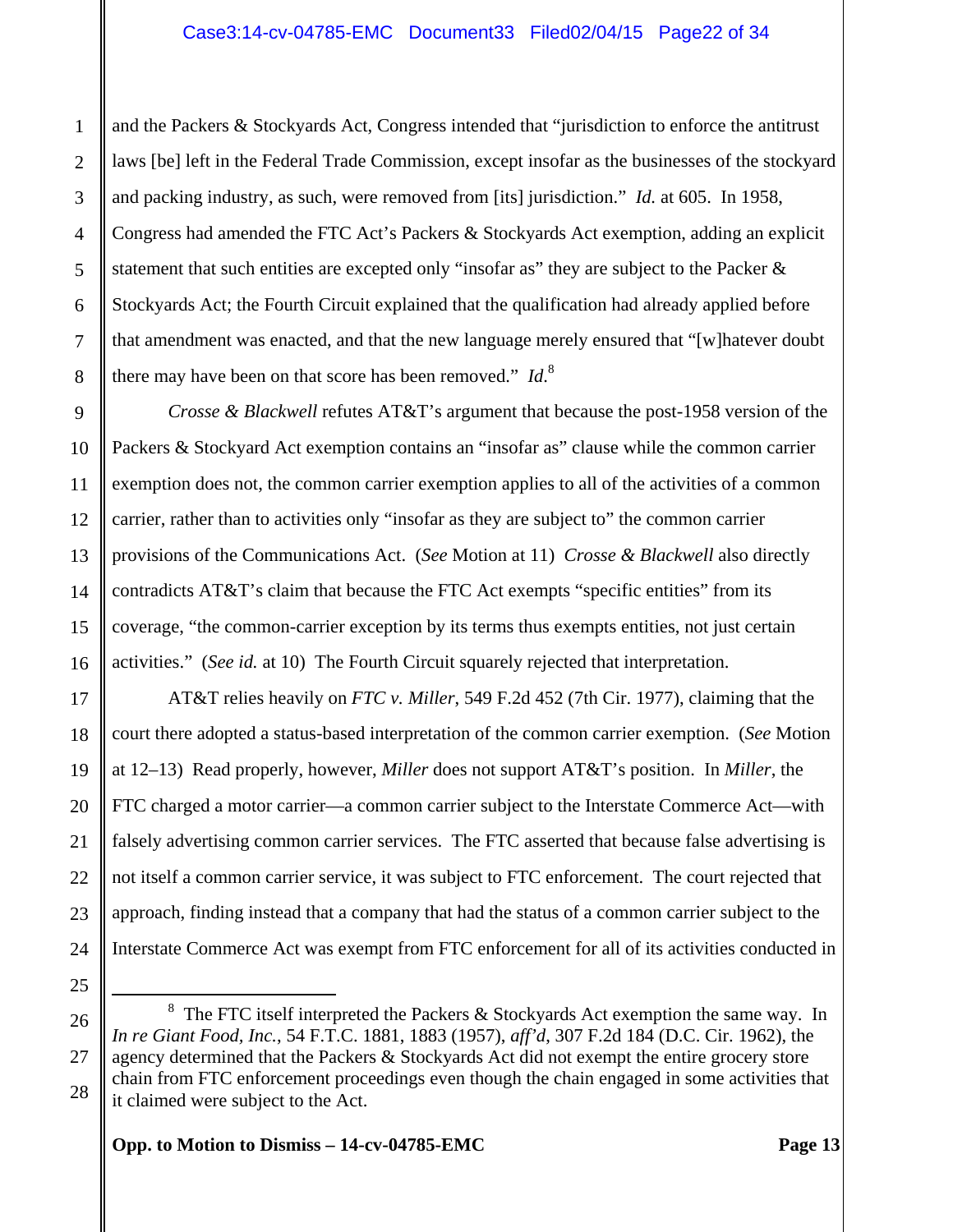that status. 549 F.2d at 456–57. That is what the court meant when it stated that the common carrier exemption "is in terms of status as a common carrier subject to the Interstate Commerce Act, not activities subject to regulation under that Act." *Id.* at 455.

The court expressly did not reach the question presented here: whether a company's noncommon carrier activities are exempt from FTC enforcement merely because the company also provides common carrier service. To the contrary, the court stated that it "need not decide whether the FTC is correct in its statement that the non-carrier activities of a common carrier do not fall within the scope of the . . . exemption." *Id*. at 458. Even if that were the case, the court explained, "it does not follow that a corporation engaged solely in carrier activities steps outside the exemption whenever those activities are not of a type ordinarily regulated by the [Interstate Commerce Commission]." *Id.* Here, of course, AT&T is not solely a common carrier. It also provides services that are not common carrier services—including the services that are the subject of this FTC enforcement action. *Miller* expressly did not address whether a company's general "status" as a common carrier for one service exempts it from FTC enforcement for its other services.

In any event, *Miller* involved a transportation common carrier under the Interstate Commerce Act, *id.* at 454, while this case involves a communications common carrier under the Communications Act. Unlike the Interstate Commerce Act in effect at the time of *Miller*, the Communications Act expressly states that a company that provides private mobile services may not be treated as a common carrier "insofar as" it is engaged in providing such services. 47 U.S.C. § 332(c)(2).

AT&T also contends that in past cases the FTC "has not hesitated to advance [a] statusbased argument when doing so leads to an expansion of its jurisdiction." (*See* Motion at 13) In every instance cited by AT&T (Motion at 13–14), however, the FTC argued, and the court found, that the relevant Section  $5(a)(2)$  exemption did not apply because the entity seeking to invoke it did not—in any aspect of its business—engage in the core activity that would trigger

28

1

2

3

4

5

6

7

8

9

10

11

12

13

14

15

16

17

18

19

20

21

22

23

24

25

26

27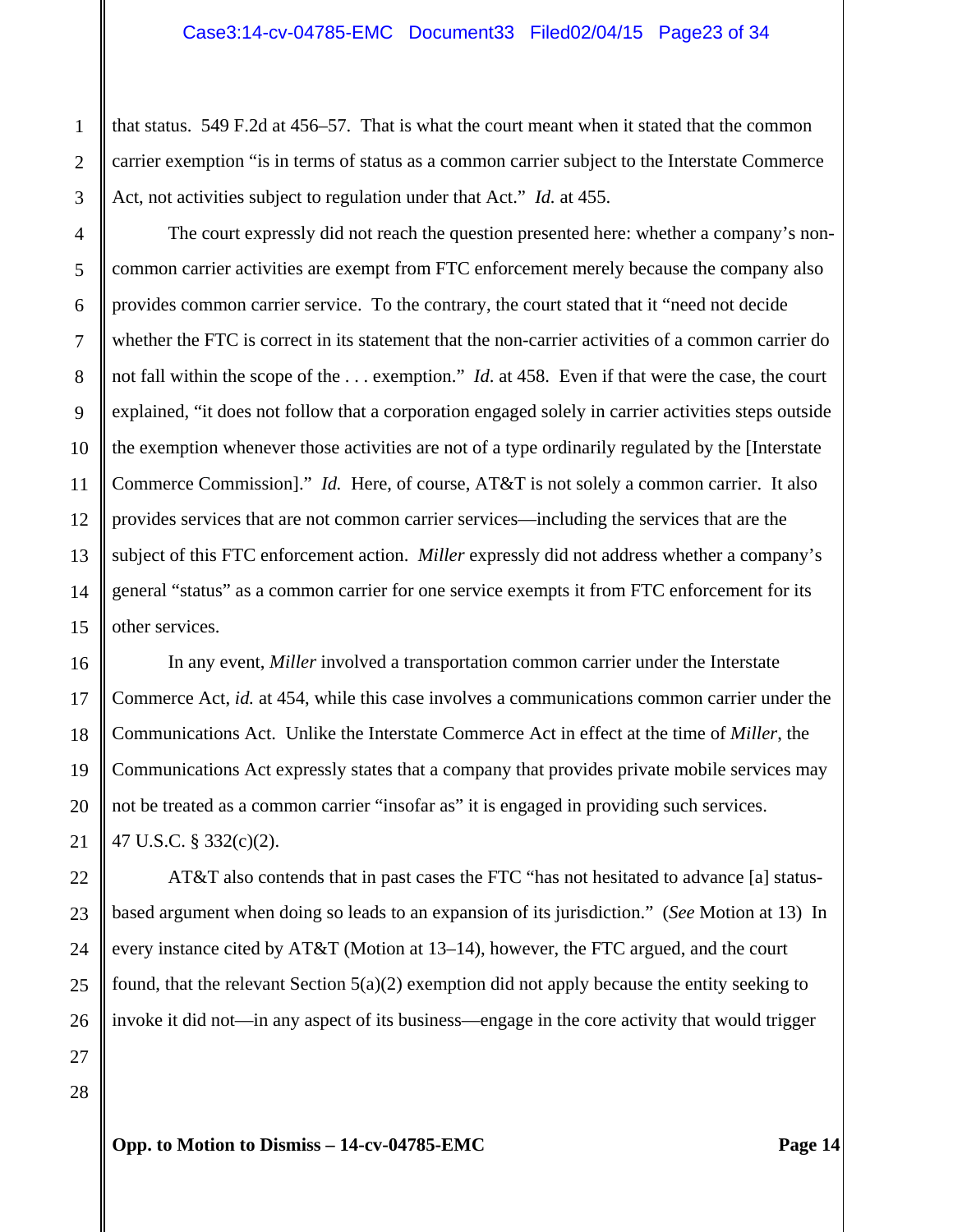the exemption.<sup>9</sup> For example, in *Official Airline Guides v. FTC*, 630 F.2d 920 (2d Cir. 1980), the defendant did not qualify for the air carrier exemption not simply because it did not have carrier "status," but more fundamentally because it did not actually transport people through the air. *See id.* at 923. That logic is consistent with the FTC's position in the instant matter: The common carrier exemption is triggered when a company is *both* a common carrier in some aspect of its business *and* the activity at issue is subject to the Communications Act's common carriage obligations. AT&T does provide a common carrier service (mobile voice), but the activity at issue here (mobile data) is not a common carrier service.

# **5. A status-based interpretation of the common carrier exemption would undermine the purpose of the FTC Act and lead to illogical results.**

According to the Ninth Circuit, "a major purpose of the Federal Trade Commission Act is to protect consumers from economic injuries." *FTC v. Pantron I Corp.*, 33 F.3d 1088, 1102 (9th Cir. 1994). The Supreme Court has warned that "in the absence of an unmistakable directive," a court should not "construe the [FTC] Act in a manner which runs counter to the broad goals which Congress intended it to effectuate." *FTC v. Fred Meyer, Inc.*, 390 U.S. 341, 349 (1968). In addition, the Ninth Circuit has cautioned courts to avoid statutory interpretations that lead to an "illogical result." *Los Coyotes Band of Cahuilla & Cupeno Indians v. Jewell*, 729 F.3d 1025, 1036 (9th Cir. 2013). Courts should interpret a statute to avoid "producing absurd results that are inconsistent with the statutory scheme." *Joffe v. Google, Inc.*, 746 F.3d 920, 930 (9th Cir. 2013). A status-based reading of the common carrier exemption would lead to illogical and absurd results that would undermine the broad consumer protection purpose of the FTC Act.

AT&T currently engages in many other activities that typically fall within FTC jurisdiction but that would be walled off by a status-based reading of Section 5. AT&T markets, among other things, gift cards; consumer electronics that purportedly aid in weight loss and air quality; and a home security and automation service that could have enormous implications for

**Opp. to Motion to Dismiss – 14-cv-04785-EMC Page 15 Page 15 Page 15 Page 15 Page 15 Page 15 Page 15 Page 15 Page 15 Page 15 Page 15 Page 15 Page 15 Page 15 Page 15 Page 15 Page 15 Page 15 Page 15 Page 16 Page 16 Page 16 P** 

1

2

 $\frac{1}{9}$  $9$  AT&T writes that "the FTC successfully argued that a non-common carrier engaged in common carrier-like activities is not entitled to the benefit of the jurisdictional exemption" (Motion at 13), but the cases cited by AT&T do not involve the common carrier exemption, but rather other exemptions in Section 5(a)(2).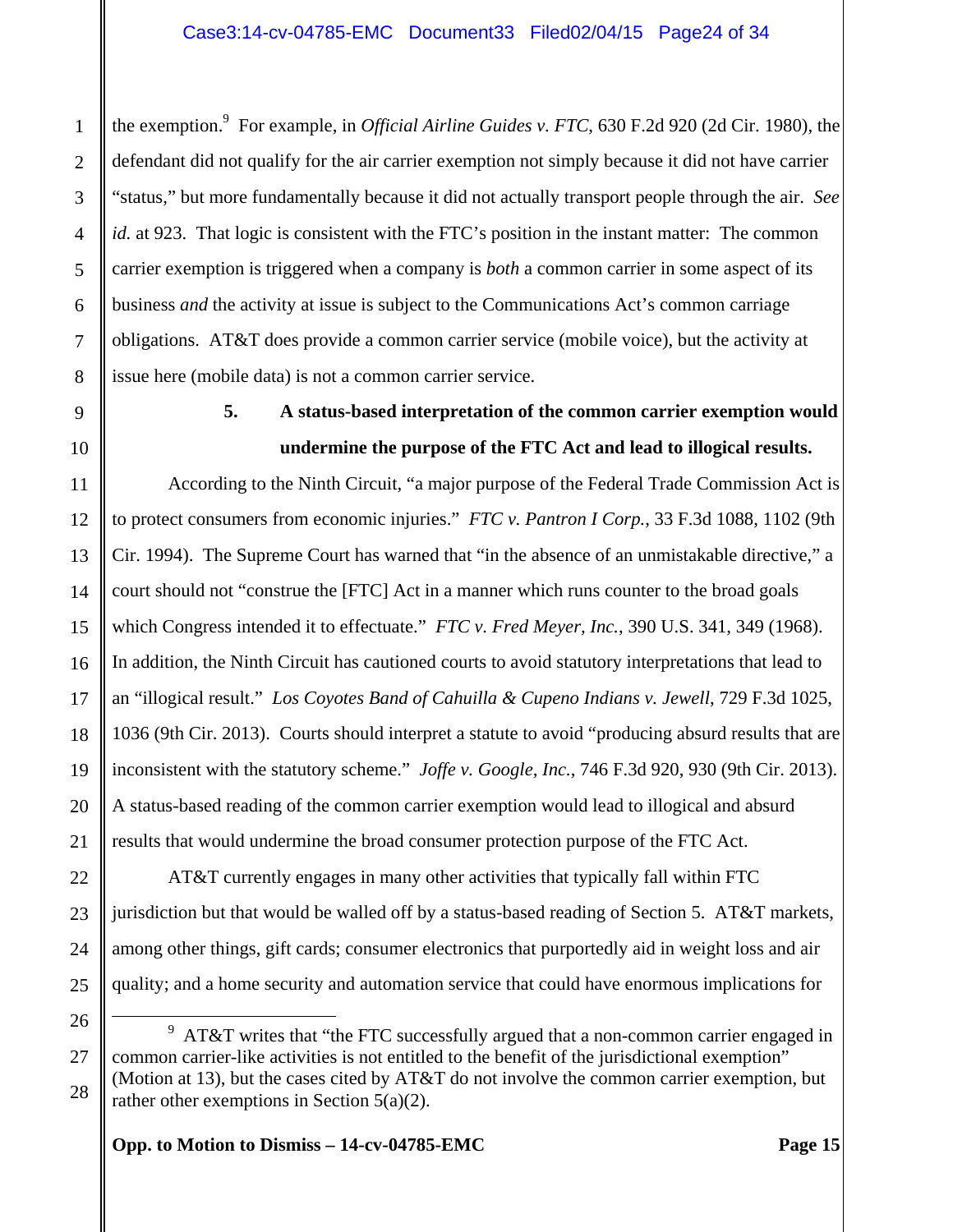### Case3:14-cv-04785-EMC Document33 Filed02/04/15 Page25 of 34

consumer privacy and data security.<sup>10</sup> It does not make sense that these activities, which fall squarely within the FTC's experience and expertise,<sup>11</sup> should be cut off from FTC action.<sup>12</sup> See *Verity*, 194 F. Supp. 2d at 274 ("[I]t would make little sense to exempt a carrier's extraneous activities from laws of general application affecting the broad sweep of American business.").

More broadly, AT&T's reading of the common carrier exemption would open a giant loophole that would threaten to swallow the FTC Act. Companies engaging in *de minimus* common carrier activity could immunize all of their operations from FTC scrutiny. For example, internet giants that introduce a small measure of common carrier business would be shielded from the FTC's active privacy and data security enforcement because of their "status" as a common carrier. Indeed, such a move into common carrier activities is not merely hypothetical; Google recently announced its intention to become a virtual wireless carrier.<sup>13</sup>

It is also conceivable that a large corporation with diverse business activities would use this new loophole to escape FTC oversight of its marketing and privacy practices. Minor changes in corporate structure could lead to major changes in FTC jurisdiction. Companies that

 16 17 18 19 <sup>10</sup> Links to product descriptions available in TOA. AT&T claims that the Fitbit Flex Wristband "tracks . . . calories burned," and that the Netatmo Urban Weather Station and Air Quality Sensor helps you "prevent unhealthy, stagnant indoor air by ventilating your home at the right moment." A reporter attending the recent Consumer Electronics Show concluded that "[w]ith the home, connected car and other items such as connected pill bottles or dog collars, AT&T sees an opportunity to provide a cellular radio to anything." Roger Cheng, *AT&T's CES splash: It's not about smartphones anymore*, CNET NEWS, Jan. 5, 2015 (link in TOA).

11 *See, e.g.*, *In re Jenny Craig, Inc.*, 125 F.T.C. 333 (1998) (consent order) (weight loss); *In re Alpine Indus., Inc.*, 120 F.T.C. 649 (1995) (consent order) (air quality device); *FTC Staff Report on Internet of Things*, Jan. 2015 (privacy and data security issues related to connected devices) (link in TOA).

 $12$  In addition, the FTC has, for more than fifteen years, challenged unfair and deceptive conduct in the provision of internet service. *See, e.g.*, *FTC v. Cyberspace.com, LLC*, 453 F.3d 1196 (9th Cir. 2006); *In re America Online, Inc. & Compuserve Interactive Servs., Inc.*, 137 F.T.C. 117 (2004) (consent order); *In re Juno Online Servs., Inc.*, 131 F.T.C. 1249 (2001) (consent order); *In re WebTV Networks, Inc.*, 2000 FTC LEXIS 171 (Dec. 8, 2000) (consent order); *In re AOL, Inc.*, 125 F.T.C. 403 (1998) (consent order); *In re CompuServe, Inc.*, 125 F.T.C. 451 (1998) (consent order); *In re Prodigy, Inc.*, 125 F.T.C. 430 (1998) (consent order).

13 Brian Fung, *Google could become a wireless carrier*, WASH. POST, Jan. 22, 2015 (link in TOA).

**Opp. to Motion to Dismiss – 14-cv-04785-EMC Page 16 Page 16 Page 16 Page 16 Page 16 Page 16 Page 16 Page 16 Page 16 Page 16 Page 16 Page 16 Page 16 Page 16 Page 16 Page 16 Page 16 Page 16 Page 16 Page 16 Page 16 Page 16 P**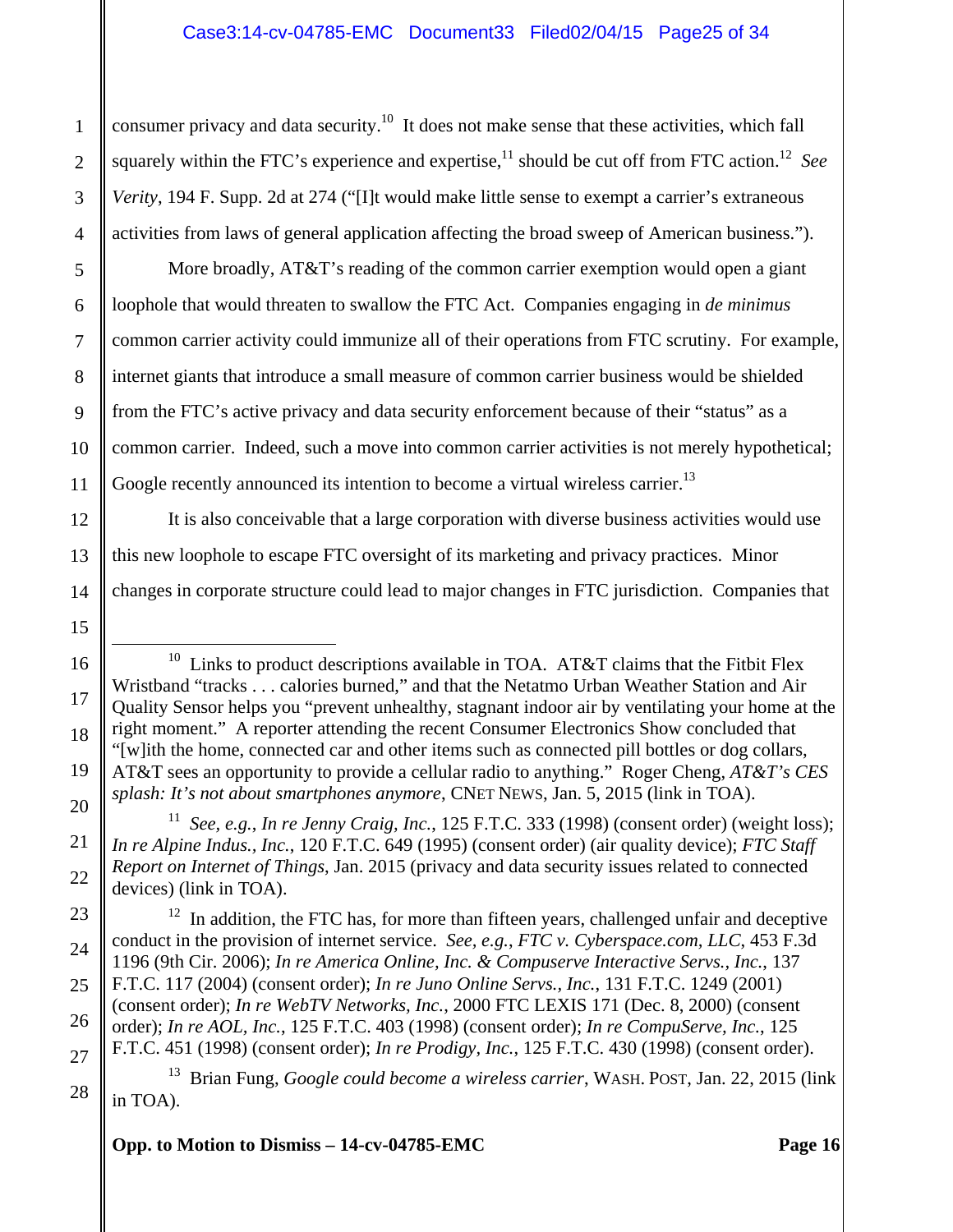### Case3:14-cv-04785-EMC Document33 Filed02/04/15 Page26 of 34

routinely engage in fraud could inoculate themselves from FTC scrutiny through the same mechanism: for example, a financial scammer who became a reseller of wireless telephone service would be immune from enforcement. It is nonsensical to conclude that Congress intended a broad, public interest statute such as the FTC Act to be eviscerated by a narrow jurisdictional exemption.

1

2

3

4

5

6

7

8

9

10

11

12

13

14

15

16

17

18

19

20

21

22

23

24

25

26

28

# **B. AT&T itself has previously recognized that its provision of mobile data is subject to the FTC Act.**

Despite its current claim that the FTC has no power over its provision of mobile internet access service, AT&T recently took the exact opposite position in an administrative proceeding. In 2010, the FCC called for public comment on a proposal to reclassify the provision of broadband internet access service from a non-common carrier service to a common carrier service. AT&T submitted comments to the FCC strongly opposing that switch, and in doing so made arguments that are precisely the opposite of the arguments it advances in its Motion.

# **1. AT&T's current arguments to the Court contradict its past arguments to the FCC.**

By way of background, the FCC has classified fixed and mobile broadband internet access services as non-common carrier "information services."14 As a result, broadband providers such as AT&T are free to offer broadband internet access without regard to the common carrier requirements of the Communications Act (including, for example, the requirement to offer those services in a manner that is "just and reasonable," 47 U.S.C. § 201(b)). On June 17, 2010, the FCC issued a Notice of Inquiry seeking comment on "whether the current information service classification of broadband Internet service" still enabled the FCC to perform its "core responsibilities," and on the "practical consequences of classifying the Internet connectivity component of broadband Internet service as a 'telecommunications service' to which the full weight of Title II requirements would apply." *Framework for Broadband Internet Service*, Notice of Inquiry, 25 FCC Rcd 7866, 7878 (¶ 28) (2010).

 <sup>27</sup> 

 <sup>14</sup> *See, e.g.*, *Appropriate Framework for Broadband Access to the Internet Over Wireline Facilities*, Report and Order, 20 FCC Rcd 14853 (2005), *aff'd sub nom. Time Warner Telecom, Inc. v. FCC*, 507 F.3d 205 (3d Cir. 2007); *Brand X*, 545 U.S. at 992.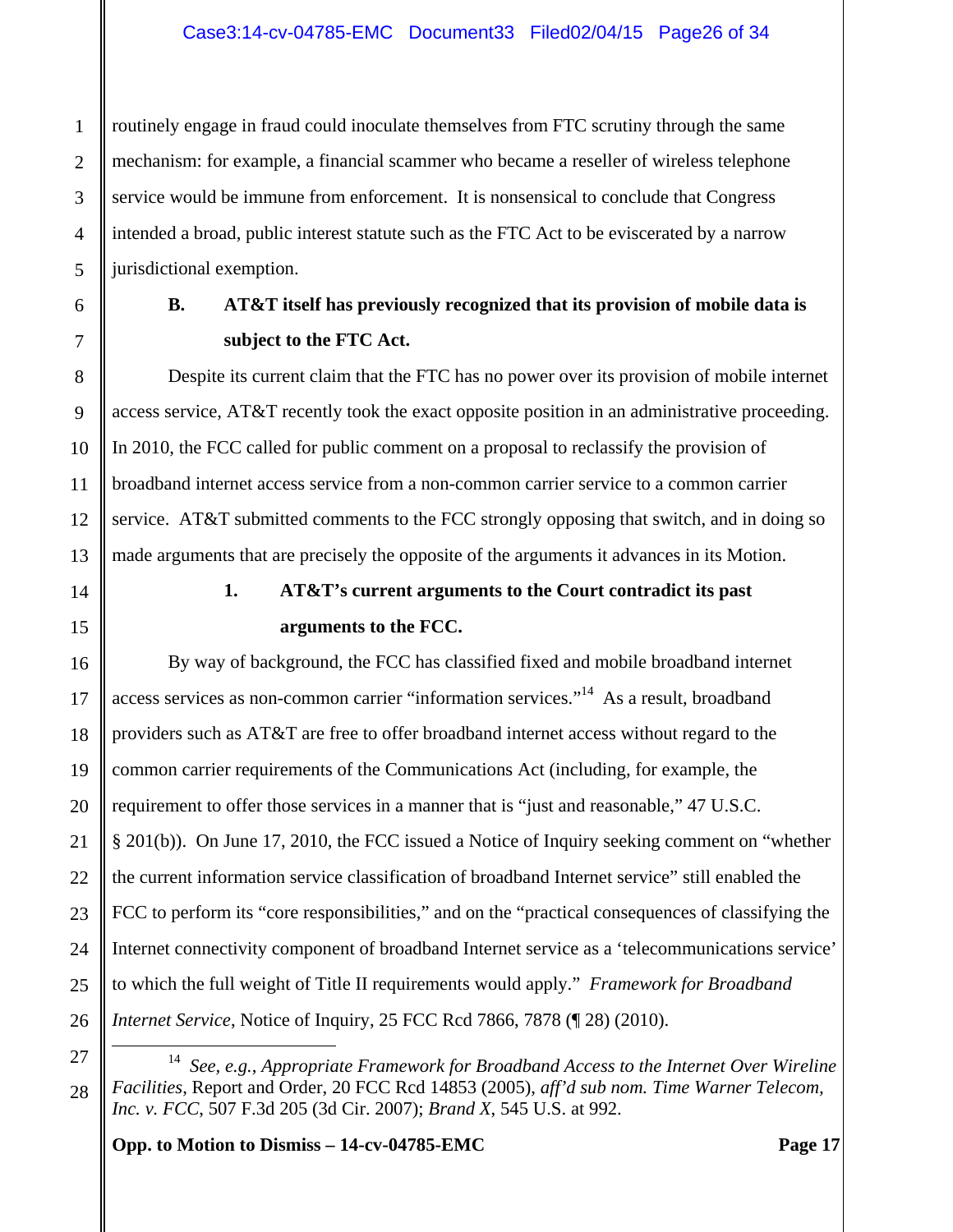In response, AT&T filed comments arguing strongly that the FCC should not reclassify any portion of broadband internet access as a common carrier service, and that doing so would disserve the FCC's goals and the public interest. *See* AT&T Comments, *In the Matter of Framework for Broadband Internet Service*, GN Docket No. 10-127 (filed July 15, 2010) ("AT&T Comments") (link in TOA); AT&T Reply Comments GN Docket No. 10-127 (filed Aug. 12, 2010) (link in TOA). In particular, AT&T argued that "the FTC has considerable authority to eliminate 'unfair business practices' under section 5 of the FTC Act," and that "the proposed reclassification could divest the FTC of any jurisdiction over broadband Internet access providers by presumably placing them squarely within the 'common carrier' exception to the FTC's section 5 jurisdiction." AT&T Comments at 13.

AT&T now contends that the present enforcement action is beyond the authority of the FTC, in part due to the purported overlap with the FCC's transparency and public disclosure rules. (Motion at 2, 15) Yet in its comments to the FCC, AT&T argued that FCC regulation of internet access as a common carrier service was unwarranted due to the FTC's existing "oversight over transparency in the Internet ecosystem," and the fact that "[t]he FTC has and regularly exercises its enforcement authority with respect to transparency and consumer disclosures relating to Internet services." AT&T Comments at 29. In support of this contention, AT&T cited a past FTC investigation concerning mobile data, *id.* at 29 n.49, and argued that the FTC's effective enforcement in this context made the FCC's "Title II [common carrier] reclassification [proposal] in pursuit of that same objective not only unnecessary but counterproductive, since it could strip the FTC of any such authority." *Id.* at 30.

AT&T also argued that the FTC had authority to "protect privacy *throughout* the Internet ecosystem," including in the context of broadband internet access services, and that FCC reclassification of those services as common carrier services could "precipitously impede FTC involvement" because doing so could "exempt those services from the FTC's section 5 jurisdiction." *Id.* at 35. And AT&T reassured the FCC that "no agency has more relevant expertise than the FTC in ensuring the transparency and accuracy of broadband provider disclosures to consumers." *Id.* at 20. "Yet, ironically, the proposed Title II reclassification could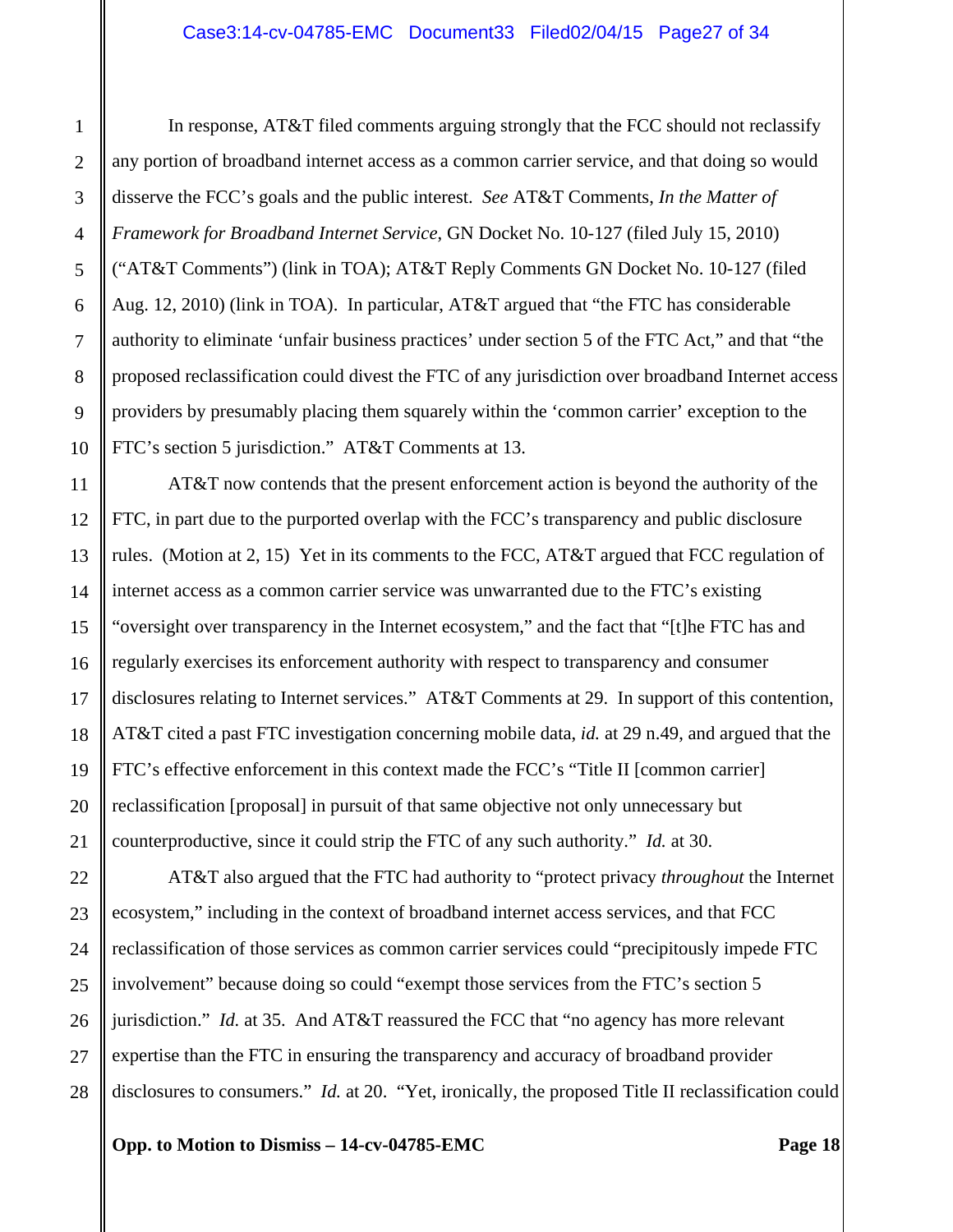*divest* the FTC of any authority in this area by holding that broadband Internet access service is subject to 'common carrier' regulation after all—and thus may fall squarely within the section 5 common-carrier exemption." *Id.* AT&T greatly compounds that "irony" by making the opposite argument here—i.e., that its broadband internet access service is already fenced off from FTC authority due to the Section 5 common carrier exemption.

AT&T has therefore been on both sides of this debate, and the arguments the company made to the FCC in favor of FTC jurisdiction in 2010 are far stronger than the arguments it makes to the Court against FTC jurisdiction now.

# **2. The FTC has consistently asserted jurisdiction over mobile data and other non-common carrier services, regardless of a service provider's "status."**

In contrast to AT&T, the FTC has consistently and publicly taken the position that it has legal authority over broadband internet access services, and that the common carrier exemption does not affect the FTC's authority, regardless of the "status" of the service provider. For example, in a 2006 appearance before the Senate Committee on the Judiciary, Commissioner William Kovacic testified that the FTC "has jurisdiction under the FTC Act over broadband Internet access services offered on a non-common carrier basis, including . . . wireless Internet access services."15 He went on to say that, "[t]o the extent an entity provides non-common carrier services . . . , the FTC considers the provision of those services to be subject to the FTC Act's prohibitions against engaging in deceptive or unfair practices and unfair methods of competition."16 The FTC staff report, *Broadband Connectivity Competition Policy*, issued in June 2007, observes that, "because most broadband Internet access services are not provided on a common carrier basis, they are part of the larger economy subject to the FTC's general

28

1

2

3

4

5

6

7

8

9

10

11

12

13

14

15

16

17

18

19

20

21

22

16 *Id.* at 3 n.4.

 <sup>15</sup> *FTC Jurisdiction Over Broadband Internet Access Services*, Prepared Statement of the Federal Trade Commission to U.S. Senate Committee on the Judiciary, presented by Commissioner William E. Kovacic, June 14, 2006 (link in TOA).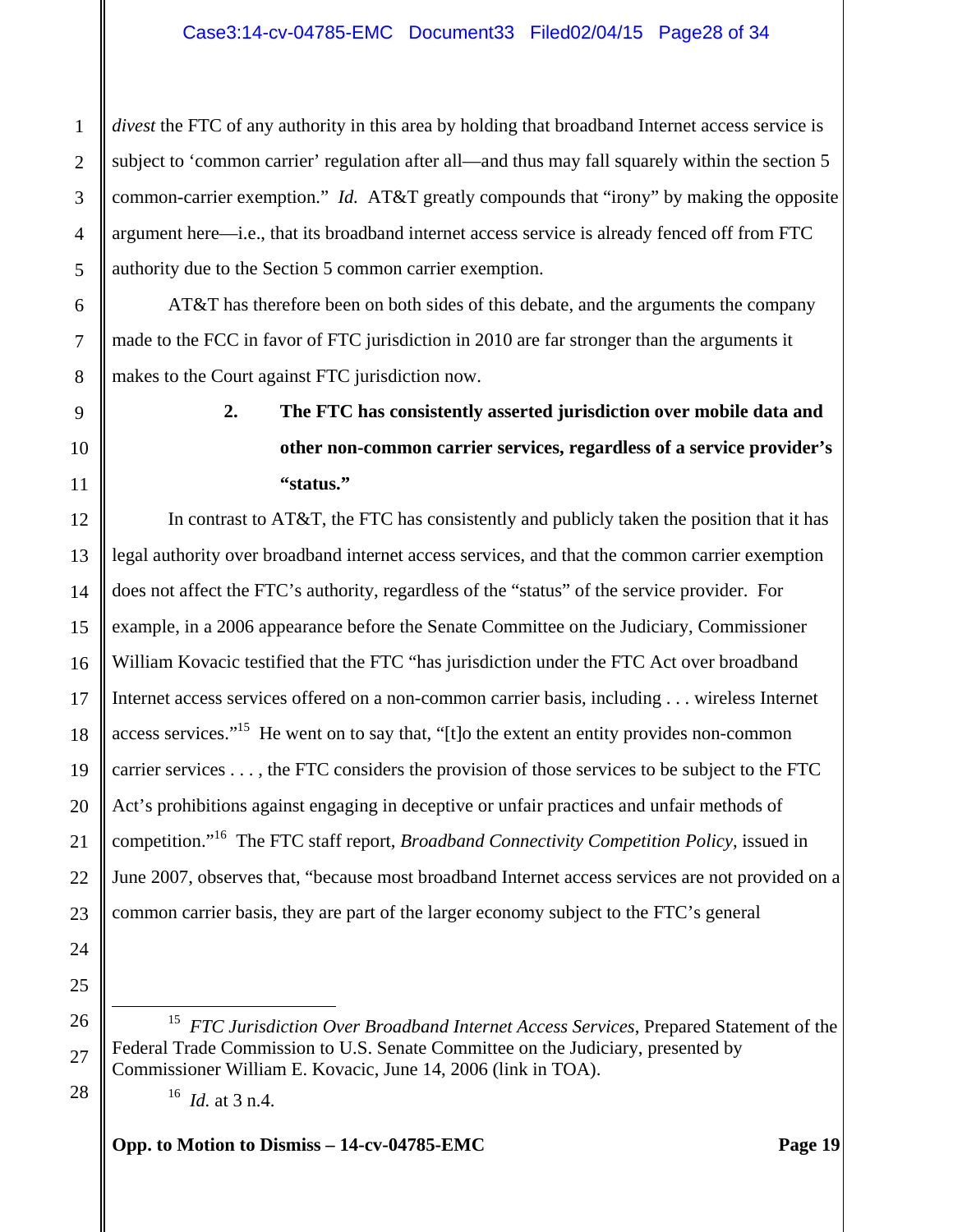### Case3:14-cv-04785-EMC Document33 Filed02/04/15 Page29 of 34

competition and consumer protection authority."<sup>17</sup> This 2007 report was clairvoyant in its discussion of the applicability of consumer protection laws to broadband internet access services. It identifies as potentially deceptive the failure to clearly and conspicuously disclose upload and download speeds and limitations on bandwidth usage. Broadband Report at 130–32. The report also identifies as potentially unfair the unilateral change of contract where consumers "expect a consistent level of service throughout the contract period." *Id.* at 134. These two theories of violation roughly coincide with the two counts in the FTC's Complaint. (*See* Complaint ¶¶ 45– 49)

Moreover, the FTC has acted in accordance with its stated view on the common carrier exemption in the context of internet services. The FTC recently reached a settlement with another wireless provider of both mobile data and voice services, TracFone Wireless, Inc., that was allegedly engaged in throttling practices comparable to those at issue in this matter. *FTC v. TracFone Wireless, Inc.*, Case No. 3:15-cv-00392 (N.D. Cal. Jan. 28, 2015) (complaint). The proposed stipulated order is currently before the Court. *Id.* (stipulated proposed order).

Similarly, looking beyond broadband, the FTC has asserted jurisdiction over other noncommon carrier services of companies that also engage in common carriage. Most recently, the FTC, in a joint action with the FCC and the states, reached a settlement with T-Mobile over allegations of cramming. *FTC v. T-Mobile USA, Inc.*, No. 2:14-cv-00967-JLR (W.D. Wa. July 1, 2014) (complaint).

The statements by FTC Commissioners cited by AT&T—which supposedly "foreclose[]" an activity-based reading of the common carrier exemption (*see* Motion at 15–16)—do no such thing. For example, AT&T cites the 2002 testimony of Commissioner Sheila Anthony (*see id.*), even though Commissioner Anthony testified that the FTC "firmly believes that only the common carrier activities of [telecom firms] are exempted."18 Her observation about litigating

 17 *FTC Staff Report on Broadband Connectivity Competition Policy*, June 2007, at 38 ("Broadband Report") (link in TOA).

18 *FTC Reauthorization: Hearing Before the Subcommittee on Consumer Affairs, Foreign Commerce and Tourism of the Senate Committee on Commerce, Science, and Transportation*, 107th Cong., at 28 (link in TOA).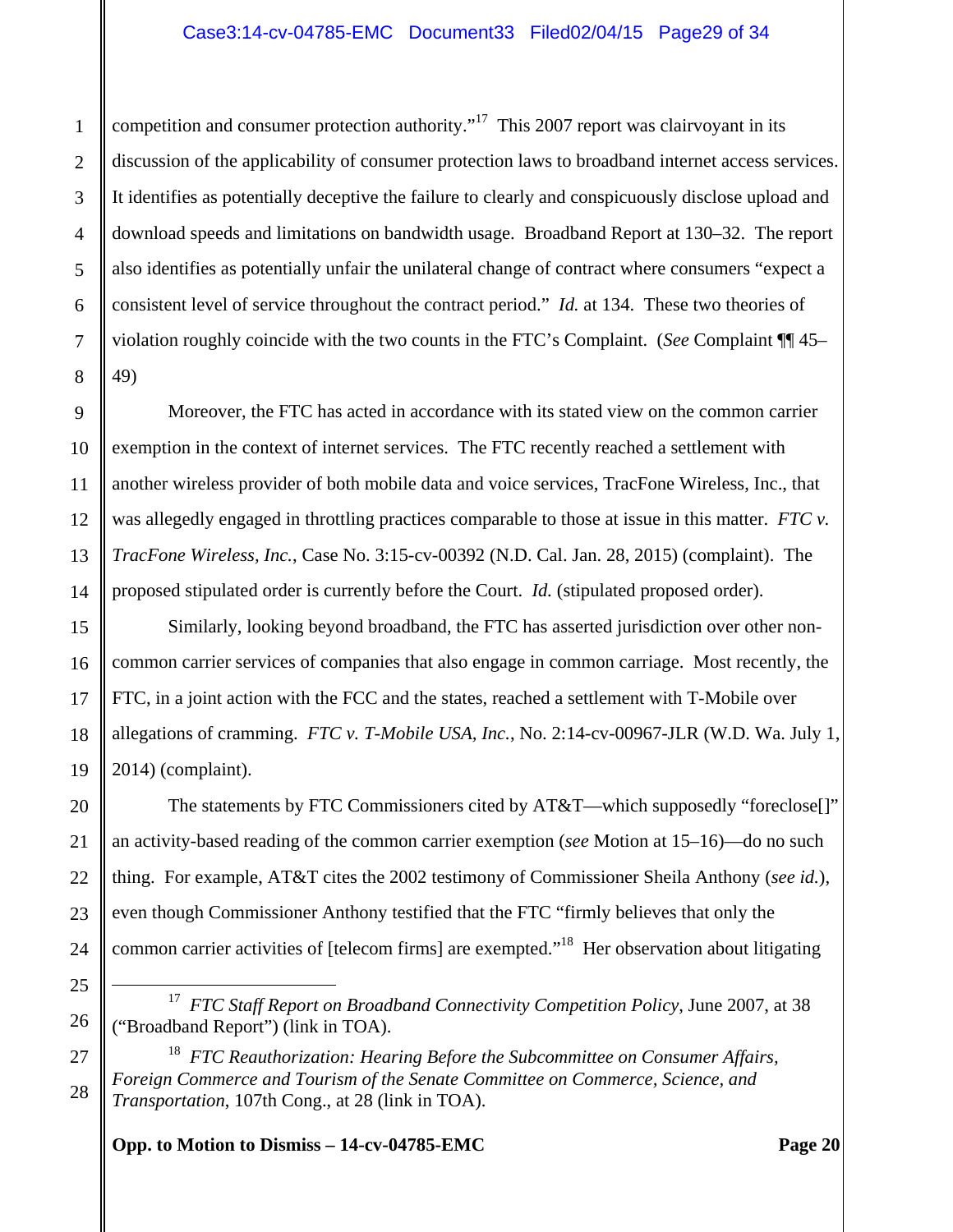the common carrier issue, given the current posture of the instant matter, merely looks prescient.<sup>19</sup>

### **C. FCC jurisdiction over mobile data does not preclude FTC jurisdiction.**

AT&T contends that its throttling program should be exempt from FTC scrutiny because those practices are also subject to regulation by the FCC. Of course, overlapping jurisdiction is a common feature of federal law enforcement, and the existence of one agency's jurisdiction does not nullify other legal regimes addressing the same conduct. AT&T is unable to identify any actual conflict it would face in complying with both FCC rules and the FTC Act in its provision of mobile data. Accordingly, this line of argument fails.

#### **1. Overlapping jurisdiction is both common and permissible.**

Congress and the courts have recognized the legitimacy of "overlapping agency jurisdiction under different statutory mandates." *FTC v. Texaco, Inc.*, 555 F.2d 862, 881 (D.C. Cir. 1977) (en banc). The FTC "may proceed against unfair practices even if those practices [also] violate some other statute." *FTC v. Accusearch, Inc.*, 570 F.3d 1187, 1195 (10th Cir. 2009) (referring to the Communications Act). "[T]he cases recognize that ours is an age of overlapping and concurring regulatory jurisdiction." *Thompson Med. Co. v. FTC*, 791 F.2d 189, 192–93 (D.C. Cir. 1986). More broadly, "when two statutes are capable of co-existence, it is the duty of the courts, absent a clearly expressed congressional intention to the contrary, to regard each as effective." *Morton v. Moncari*, 417 U.S. 535, 551 (1974).

Indeed, given the wide reach of the FTC Act, overlapping jurisdiction is more the rule than the exception. Antitrust law is generally subject to enforcement by both the FTC and the Department of Justice ("DOJ"), and the FCC also has oversight regarding certain types of mergers. The FTC and the Food and Drug Administration ("FDA") share jurisdiction in the areas of food, drugs, and cosmetics. The FTC and the Consumer Financial Protection Bureau ("CFPB") share jurisdiction over financial practices. And the list goes on.

<sup>&</sup>lt;sup>19</sup> Of course, the FTC has favored repeal of the common carrier exemption not merely to avoid having to litigate its existing authority over non-common carrier services, but primarily to broaden its authority to include unfair and deceptive conduct in the provision of common carrier services. *See id.* at 27.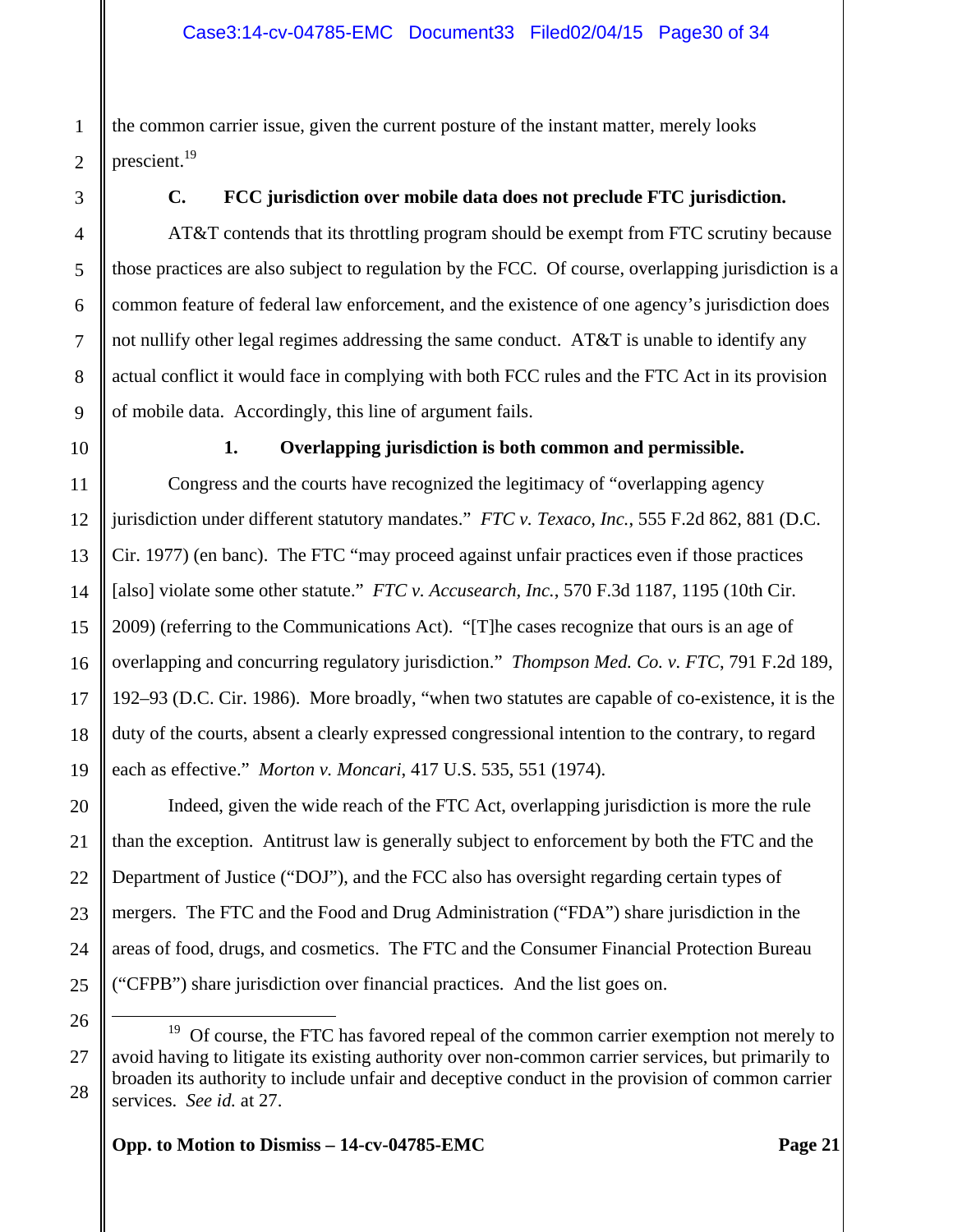The FTC has entered a formal memorandum of understanding ("MOU") with many agencies, including the FCC, the DOJ, the FDA, and the CFPB.<sup>20</sup> The whole point of an MOU is the recognition of overlapping jurisdiction, and the need for orderly cooperation and coordination among federal agencies. If FTC jurisdiction extended only to the border of another agency's primary field, its general mandate to protect consumers would be hopelessly undermined.

# **2. The FCC and the FTC have a history of orderly cooperation and coordination.**

The FCC and the FTC, in particular, have a long history of cooperating and coordinating in their areas of shared jurisdiction. The two agencies seek to vindicate different statutory mandates with different investigatory tools and legal remedies, but have nonetheless worked together to the benefit of consumers. As noted above, the FCC and the FTC, along with the states, recently announced a settlement with  $T-Mobile$  over charges related to cramming.<sup>21</sup> In addition, the FCC and FTC cooperated extensively in implementing the National Do Not Call Registry and continue to cooperate on enforcement of the Do Not Call rules, pursuant to an MOU signed by staff of the two agencies.<sup>22</sup> Similarly, the agencies have collaborated in efforts to address concerns raised by phone pretexters obtaining consumers' calling records without authorization.<sup>23</sup>

21 *T-Mobile to Pay At Least \$90 Million, Including Full Consumer Refunds To Settle FTC Mobile Cramming Case*, FTC press release, Dec. 19, 2014 (link in TOA).

<sup>22</sup> See Annual Report to Congress for FY 2003 and 2004 Pursuant to the Do Not Call *Implementation Act on Implementation of the National Do Not Call Registry* (link in TOA).

23 *See Prepared Statement of the Federal Trade Commission Before the Committee on Energy and Commerce, United States House of Representatives*, Combating Pretexting: H.R. 936, Prevention of Fraudulent Access to Phone Records Act, Mar. 9, 2007, at 4 (link in TOA).

 <sup>20</sup> *See, e.g.*, *Annual Report to Congress for FY 2003 and 2004 Pursuant to the Do Not Call Implementation Act on Implementation of the National Do Not Call Registry* (FCC) (MOU in appendix) (link in TOA); *Working Agreement Between FTC and Food and Drug Admin.*, 4 Trade Reg. Rep. (CCH) ¶ 9,850.01 (1971) (FDA); *Memorandum of Understanding Between the Consumer Financial Protection Bureau and the Federal Trade Commission*, Jan. 23, 2012 (CFPB) (link in TOA).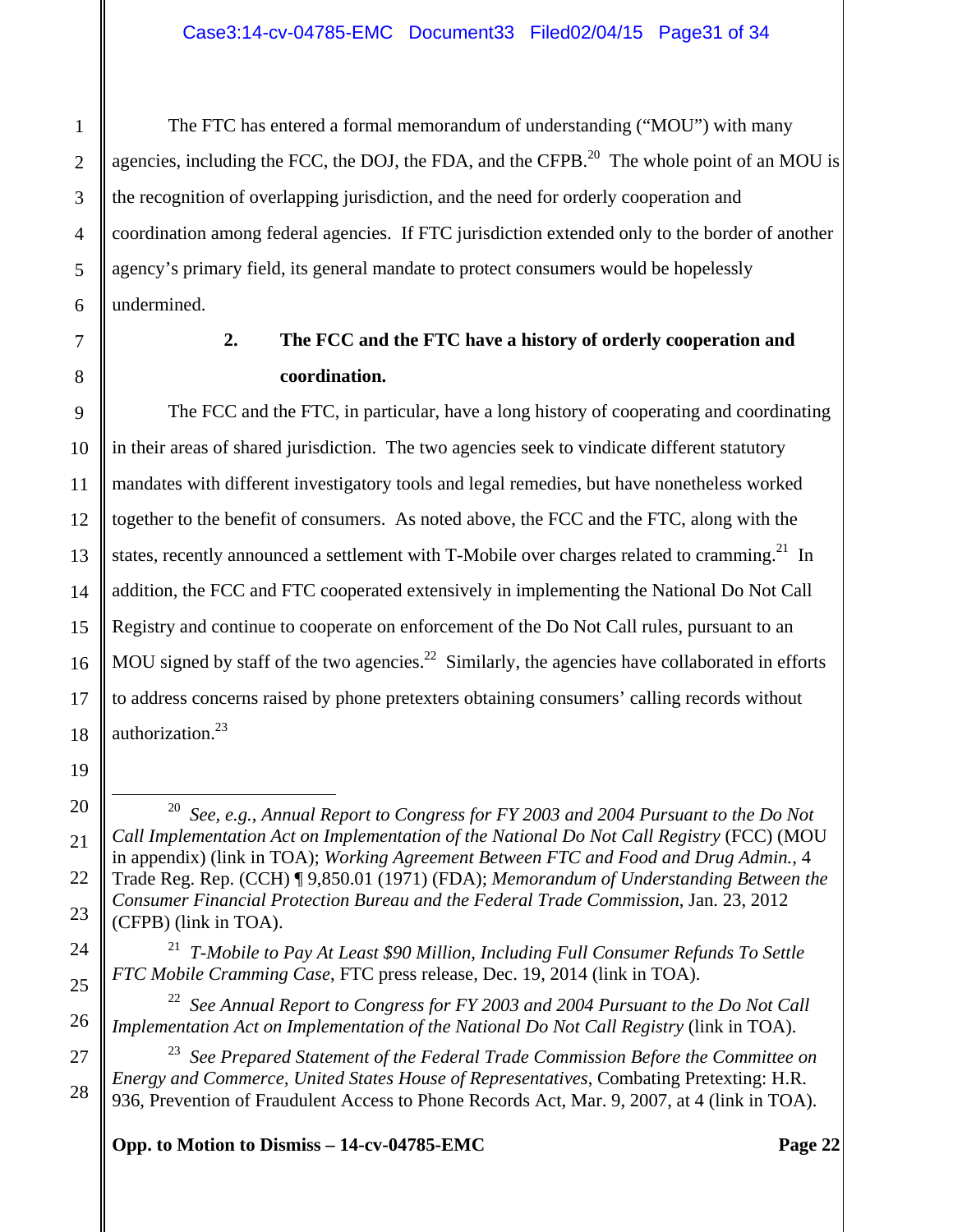# **3. There is no conflict between the FCC's rules and this FTC enforcement action.**

 AT&T fails to identify any actual conflict between the FCC's rules and the FTC's Complaint. The Transparency Rule, which the FCC adopted in the *Open Internet Order*<sup>24</sup> and the D.C. Circuit affirmed, requires a broadband service provider to "disclose accurate information regarding the network management practices, performance, and commercial terms of its broadband Internet access services sufficient for consumers to make informed choices regarding use of such services . . . ." 47 C.F.R. § 8.3; *see Verizon*, 740 F.3d at 659. The FTC Act does not impose mandatory disclosures, but it does require that companies adequately disclose information necessary to keep their advertising claims from being deceptive; for example, when advertising "unlimited data," adequately disclosing that the data plan includes a data speed restriction. It also prohibits companies from unilaterally altering the terms of their agreement with customers. It is difficult to envision any scenario in which the company would be unable to comply with both of these legal requirements simultaneously. AT&T does not, for example, suggest that the Transparency Rule requires the company to disseminate a claim that would be deceptive under the FTC Act.

Since AT&T cannot establish that it would be whipsawed by these two enforcement regimes, AT&T cannot plausibly assert that compliance with one leaves it free to violate the other. Indeed, the FCC explicitly acknowledged, in the context of the *Open Internet Order*, that its rules were "not intended to expand or contract broadband providers' rights or obligations with respect to other laws," and "open Internet protections can and must coexist with . . . other legal frameworks." 25 FCC Rcd at 17962–63 (¶ 107).

AT&T not only relies on the *Open Internet Order*'s Transparency Rule, but also contends that its throttling practices should be exempt from FTC scrutiny because they are "consistent with the FCC Open Internet principles and rules" regarding "reasonable network management."<sup>25</sup>

 <sup>24</sup> *Preserving the Open Internet*, Report and Order, 25 FCC Rcd 17905 (2010), *rev'd in part and aff'd in part sub nom. Verizon v. FCC*, 740 F.3d 623 (D.C. Cir. 2014).

<sup>25</sup> The rules adopted in the *Open Internet Order* provided that a "network management practice is reasonable if it is appropriate and tailored to achieving a legitimate network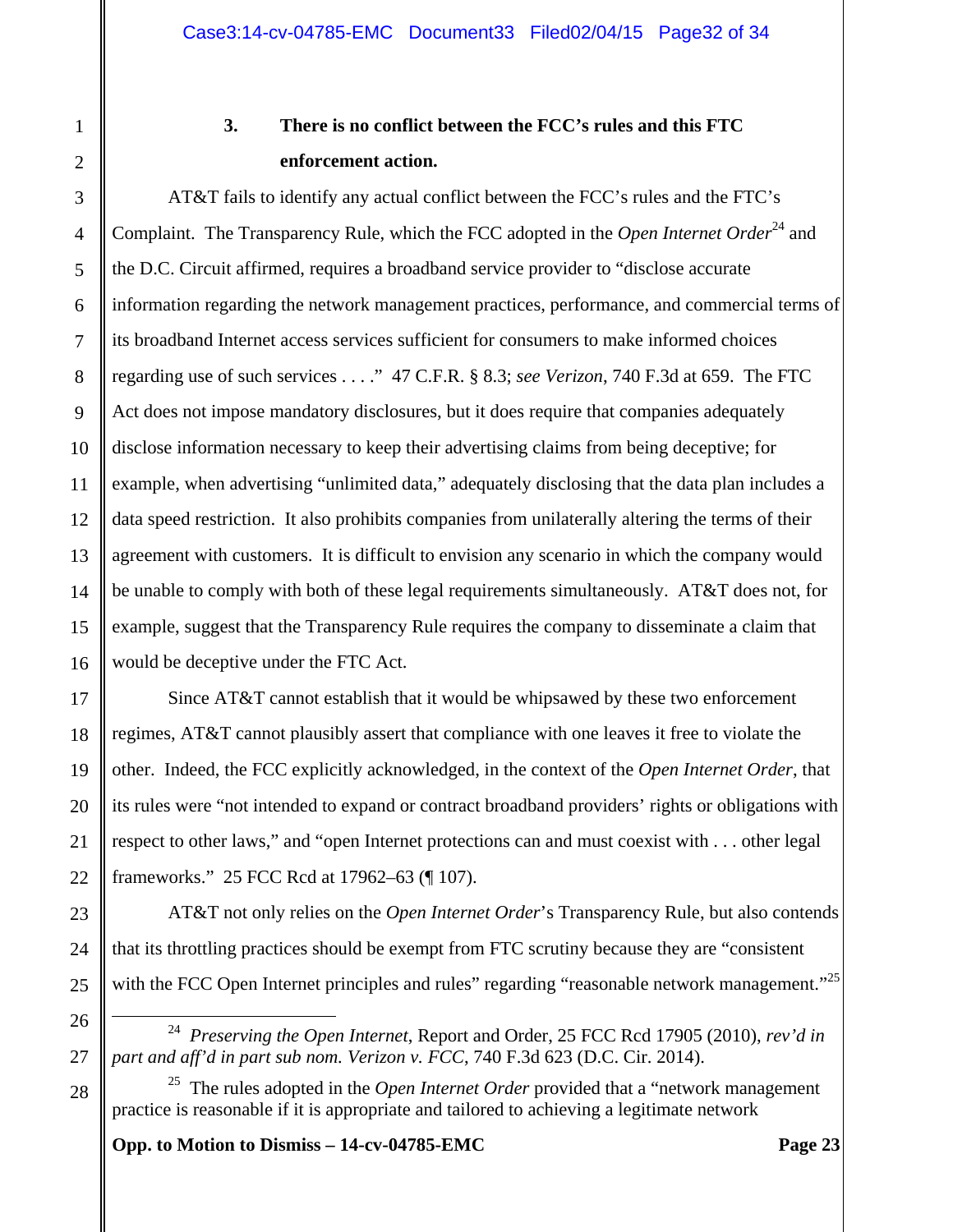(Motion at 2, 15) AT&T's discussion of reasonable network management is a red herring. Reasonable network management is irrelevant to compliance with the Transparency Rule: The Rule does not even mention reasonable network management since a provider may be liable for failing to properly disclose a network management practice even if the practice is "reasonable." *See* 47 C.F.R. § 8.3. Rather, the FCC's *Open Internet Order* includes "reasonable network management" only as a defense against allegations that a broadband provider's practices violate the No Blocking and No Unreasonable Discrimination Rules. 47 C.F.R. §§ 8.5, 8.7. Both of those rules were vacated on appeal and are no longer in effect. *See Verizon*, 740 F.3d at 653–55.

**4. Congress did not intend to divide responsibility along industry lines.** 

Finally, AT&T is wrong in contending that the FTC is ousted of jurisdiction because the FCC also exercises some authority over private mobile services. Invoking out-of-context language from some judicial decisions, AT&T contends that Congress meant to neatly "divid[e] regulatory responsibilities along industry lines" and deem the FCC as "the single Government agency with uniform jurisdiction and regulatory power over all forms of electrical communication, whether by telephone, telegraph, cable or radio." (Motion at 12 (citing *Miller*, 549 F.2d at 459, and *United States v. Sw. Cable Co.*, 392 U.S. 157, 167–68 (1968)))

If that were really Congress's intent, it could have exempted from the FTC's authority everything subject to the Communications Act or the FCC's jurisdiction. But it did not do so. By phrasing the exemption more narrowly, in terms of common carriers subject to the Communications Act, Congress made it clear that both the FTC and the FCC would have concurrent authority over other industries pervasively regulated by the FCC—such as provision

management purpose, taking into account the particular network architecture and technology of the broadband Internet access service." 47 C.F.R. § 8.11(d); *Open Internet Order*, 25 FCC Rcd at 17952 (¶ 82). Under those rules, mobile broadband internet access providers' obligations not to "block consumers from accessing lawful websites" or to "block applications that compete with the provider's voice or video telephony services" were "subject to reasonable network management"—i.e., a mobile data provider could defend against a charge that its practice violated the No Blocking rule by showing that the practice constituted "reasonable network management." 47 C.F.R. §8.5; *see also Open Internet Order*, 25 FCC Rcd at 17951–56, 17961 (¶¶ 80–92, 103).

### **Opp. to Motion to Dismiss – 14-cv-04785-EMC Page 24**

 $\overline{a}$